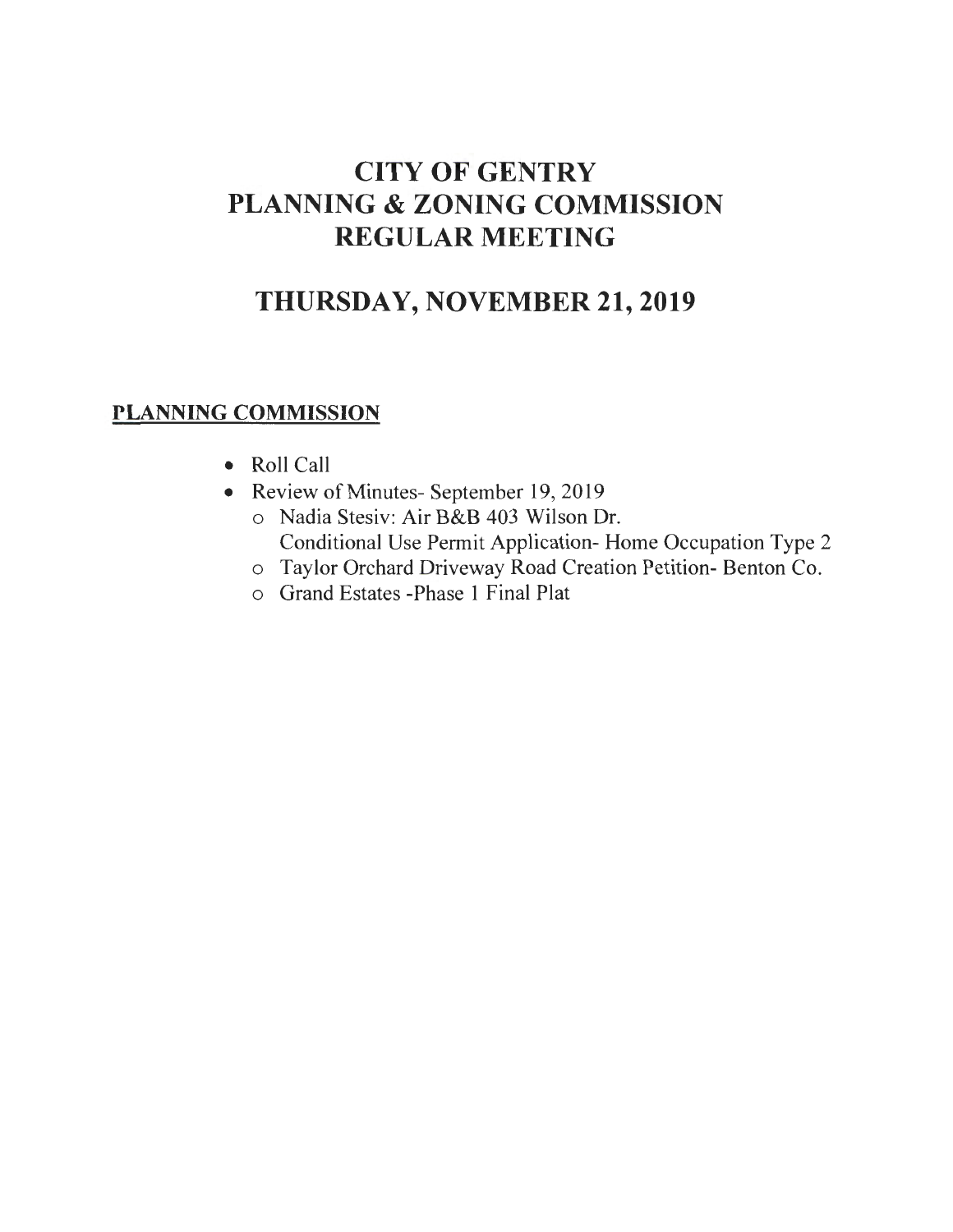## **CITY OF GENTRY PLANNING & ZONING COMMISSION**

#### **THURSDAY, OCTOBER 17, 2019**

#### **PUBLIC HEARING David Lee Rezone RO to C2**

Chairman Mike Parks called the public hearing portion to order at 7:00 p.m. and roll was called. **Roll Call:** Church-yes Feemster- yes Kooistra- yes Williams- yes Meyer-Absent Runyan- yes Meyer- Absent

Mr. David Lee was present and introduced himself to everyone explaining the reason for his request, was to establish a 26-unit storage facility for boats and RV's. Many adjacent property owners were present and voiced their opinions on the request for rezone along with the effects it might have upon their properties, as well as satety concems, and the real need for the proposed facility within the City of Gentry. After much discussion, including  $Q \& A$  with the Commission members, Member Jay Williams made a Motion to close the public hearing portion of the meeting. The Motion was seconded by Member Paul Church and roll was called:

Church- yes Feemster- yes Kooistra- yes Williams- yes Runyan- yes The public hearing was closed.

#### **PLANNING COMMISSION**

The Planning and Zoning Commission of the City of Gentry, Arkansas mel on October 17. 2019 at 7:35 p.m. for a regular meeting at the Gentry Court Chambers. Chairman Mike Parks called the meeting to order.

#### **MEMBERS PRESENT**

## **MEMBERS ABSENT**

Wanda Meyer

Paul Church Danny Feemster Jim Kooistra Jay Williams Mike Parks Tammie Runyan

**Others in Attendance:** Chairman Mike Parks. City Clerk Jenny Trout. City Attorney Joel Kmtz, Mark Smithson, Ron Homeyer, Mr. and Mrs. Lee. David Lee. Jo Ellen Martin. Casey and Heather Hearne. Maxine Foster and others.

#### **Minutes of the September 19, 2019 Regular Meeting:**

**Motion:** Church-To approve the minutes as presented **Second:** Runyan Roll Call: Church-yes Feemster-yes Kooistra-yes Williams- yes Runyan- yes **Motion Passed.** 

Page **1 of 3 October 17, 2019 Planning Commission Meeting**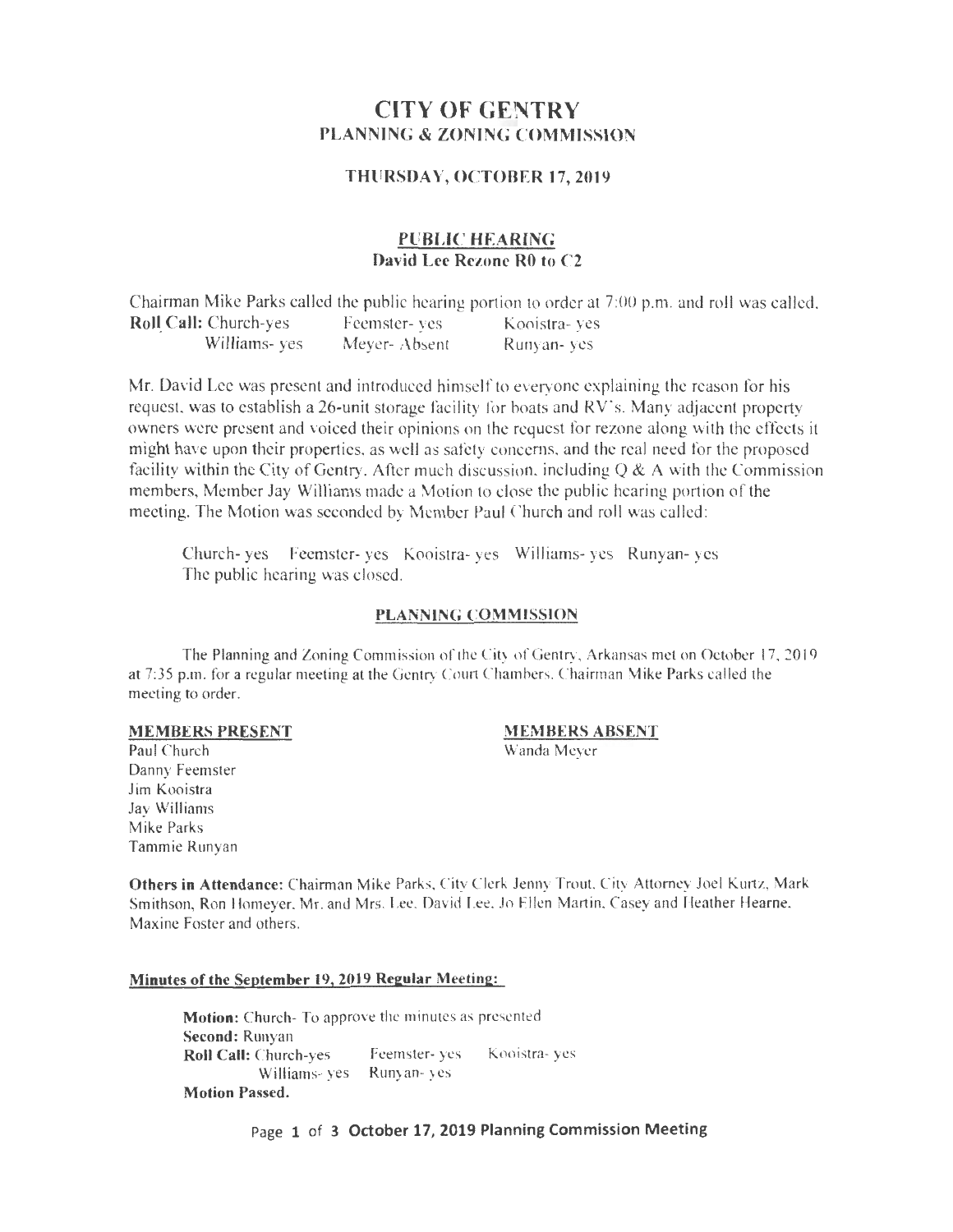#### **1) David Lee- Rezone- R-0 to C-2**

Parcel # 10-00146-000 (S. Gentry Blvd.) **Motion:** Church- to deny the request for rezone and for said property to remain R-0 **Second:** Kooistra Roll Call: Church- yes Feemster- yes Kooistra- yes Williams- yes Meyer- yes Runyan- yes **Motion passed.** 

#### **2) Nora Krein Slikkers- Lot Line Adjustment**

After review of *the* presented *documents:*  **Motion:** Church- to accept the Lot Line Adjustment as platted **Second:** Runyan Roll Call: Church- yes Feemster- yes Kooistra- yes Williams- pass Runyan- yes **Motion passed.** 

#### **3) Scott Mavberry- Lot Line Adjustment**

After review of presented documents: **Motion:** Kooistra- to approve the replat of the Lot Line Adjustment **Second:** Church **Roll Call:** Church- yes Feemster- yes Kooistra- yes Williams- yes Runyan- yes **Motion passed.** 

#### **4) Trixie Coffee and Donald Evans- Subdivision (Lot Split)**

After review of presented documents: **Motion: Feemster- to approve Tract Split Second:** Kooistra **Roll Call:** Church- yes Feemster- yes Kooistra- yes Williams- pass Runyan- yes **Motion passed.** 

#### **5) Goslee- Dawn Hill East Subdivision**

**\*Preliminary Plat-** After review:

**Motion:** Kooistra- to approve the Preliminary Plat- Phase 1- dated August 12,2019 **Second:** Feemster **Roll Call:** Church- yes Williams- yes **Motion passed.**  Feemster- yes Kooistra- yes Runyan- yes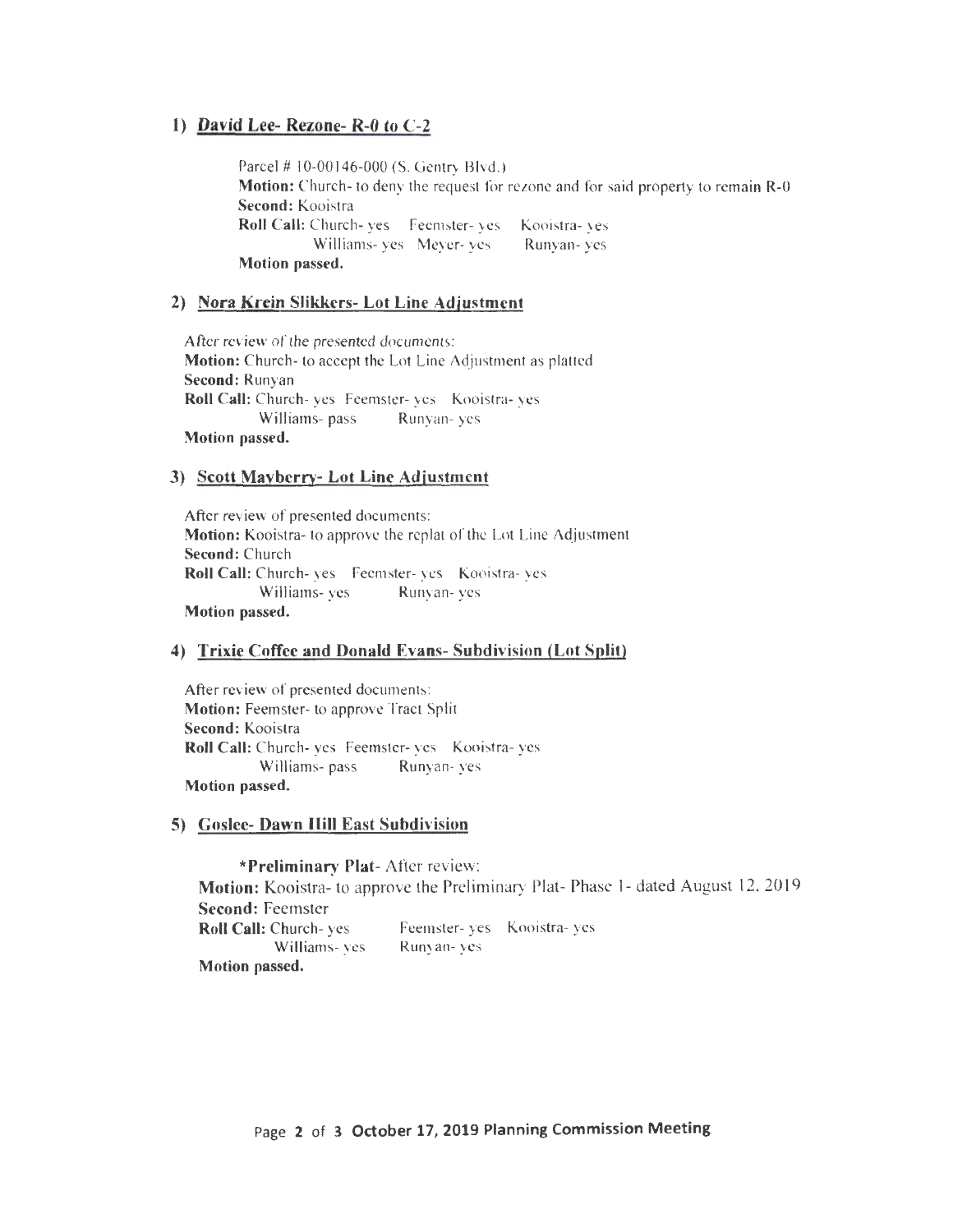#### **6) Pioneer Woods- Phase 3**

**\*Sketch Plan-** After Review: **Motion:** Williams- to approve as presented. waving item #4 **Second:** Kooistra Roll Call: Church- pass Feemster- yes Kooistra- yes Williams- ves Runyan- ves Parks- ves **Motion passed.** 

**\*Preliminary Plat-** After Review: **Motion:** Kooistra- to approve Phase 3 dated October 7. 2019 **Second:** Runyan **Roll Call:** Church- pass Feemster- ves Kooistra- yes Williams- yes Runyan- yes Parks- yes **Motion passed.** 

#### **7) Sunset Ridge- Phase 3**

**\*Final Plat- checklist-** After Review: **Motion:** Williams- to approve final plat **Second:** Kooistra **Roll Call:** Church- yes Feemster- yes Kooistra- yes Williams- yes Runyan- yes **Motion passed.** 

With no further business, Chairman Mike Parks entertained a motion to adjourn.

**Motion:** Church- to adjourn this meeting **Second:** Williams **All in Favor-** yes **NONE Opposed: Motion passed, meeting adjourned.** 

Jenny Trout: Planning Commission Secretary/City Clerk

Mike Parks, Planning Committee Chairman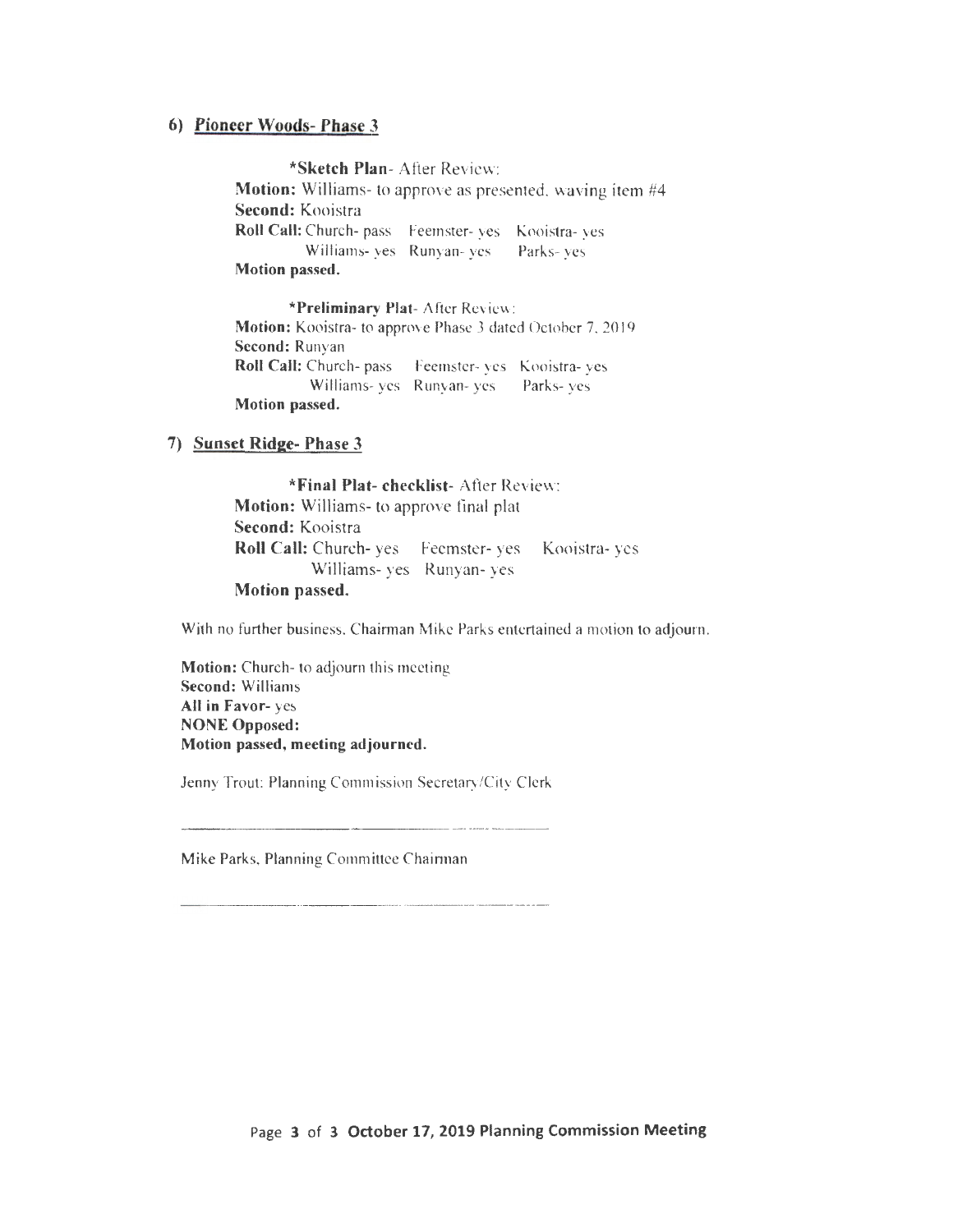

# APPLICATION FOR PRIVILEGE LICENSE

#### CURRENT INFORMATION:

BUSINESS NAME:

OWNER'S NAME:

BUSINESS LOCATION:

MAILING ADDRESS:

TAX ID NUMBER:

Airbab  $\epsilon s'_{i}V$  $11/5$ son dr.

CHANGES -- PLEASE NOTE:

 $L$ (79 233-9000

OWNER(S) TELEPHONE NUMBER

OWNER(S)/BUSINESS EMAIL

 $Airbn$  p TYPE OF BUSINESS

MAILlNG ADDRESS

NUMBER OF EMPLOYEES FULL/PART TIME

BUSINESS TELEPHONE NUMBER

#### OWNER OR AUTHORIZED SIGNATURE

\$25 AMOUNT DUE bnb (isti *h )* r y house  $WEBSITE$ 

 $\Box$  No longer in business, please remove from mailing list.  $\Box$  Home Occupation, additional forms attached.

Application and payments may be mailed to: City of Gentry Attn: Occupational License 101 W. Main Street Gentry, AR 72734

| <b>CITY OFFICE USE ONLY</b> | IF IN RESIDENTIAL ZONE – HOME OCCUPATION PERMIT APPROVED: $X$ |  |
|-----------------------------|---------------------------------------------------------------|--|
| RECEIPT # $3964$            | OCCUPATION LICENSE #2019 - $146$                              |  |
| $CASH$ CHECK $\#2O$         |                                                               |  |
| APPROVED BY: (M Pair        | DATE: $916.19$                                                |  |

City of Gentry, 101 W. Main St. Gentry, AR 72734 Phone: 479-736-2555 Fax: 479-736-2877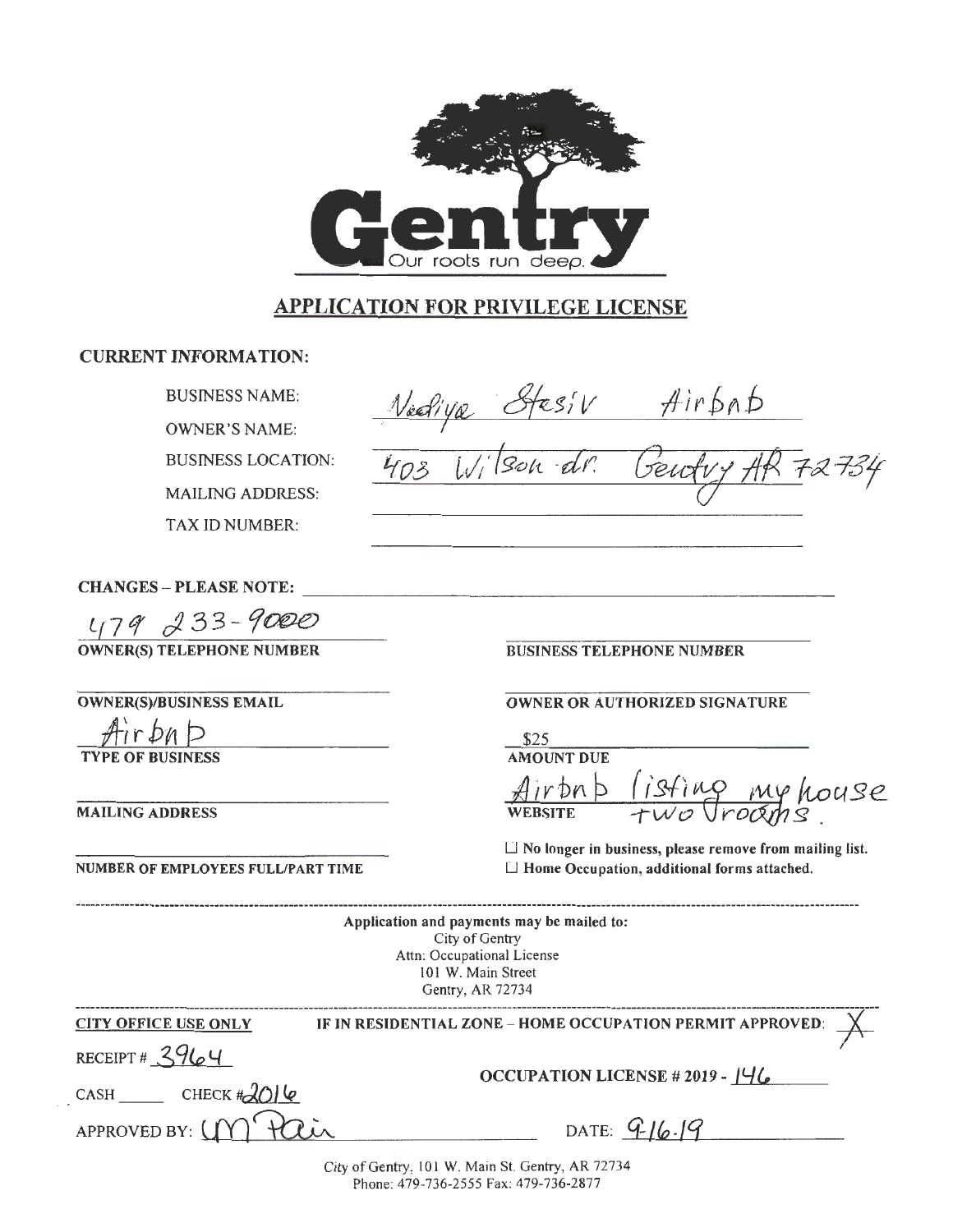

### *TYPE A QUESTIONNAIRE*

Please answer the following questions and sign below. Attach this form with the Privilege License Renewal form.

| <b>SELECT</b><br><b>ONE</b>  |                                                                                                                                                                                                           |
|------------------------------|-----------------------------------------------------------------------------------------------------------------------------------------------------------------------------------------------------------|
| YES <sup>7</sup>             | A. Is the home occupation located anywhere on the property besides within the principal dwelling<br>unit?                                                                                                 |
| <b>YES</b><br>NO.            | B. Does the home occupation have any employees other that the owner(s) and occupant(s) of the<br>residence?                                                                                               |
| <b>YES</b><br>N <sub>O</sub> | C. Is the home occupation a retail sales operation? (Incidental sales such as shampoo or cosmetics<br>are permitted).                                                                                     |
| <b>YES</b>                   | D. Does the home occupation occupy more than 25 percent of the gross habitable ground floor area<br>of the principal dwelling unit?                                                                       |
| YES <sub>i</sub><br>NO.      | E. Does the home occupation display merchandise or have outside storage of equipment or<br>material?                                                                                                      |
| <b>YES</b><br>NO.            | F. Does the home occupation alter the external appearance of the principal dwelling unit?                                                                                                                 |
| <b>YES</b><br>NO             | G. Does the home occupation create noise, vibration, glare, fumes, electromagnetic interference,<br>odors, or air pollution outside the principal dwelling unit?                                          |
| N <sub>O</sub><br><b>YES</b> | H. Does the home occupation have more than one non-illuminated business identification sign<br>mounted flush to the dwelling unit, not more than two square feet in area? (A sign pennit is<br>required.) |
| N <sub>O</sub><br>YEŚ        | Does the home occupation involve the storage of hazardous materials, other than substances of a<br>type and quantity customarily associated with a home or hobby?                                         |
| <b>YES</b><br>N <sub>O</sub> | $\geq$ J. Does the home occupation cause more than one customer vehicle to be parked in the vicinity of<br>the principal dwelling unit at a time?                                                         |
| YEŚ<br>NO                    | K. Does the home occupation involve the external or visible manufacturing of goods on site?                                                                                                               |
|                              | If you have answered Yes to any of the above questions, please contact City Hall to apply for a Type B Conditional                                                                                        |

Use Permit. If you have answered *No* to all of the above questions, you will be issued your Privilege license under the Type A Conditional Use Permit. *Following issuance of a Type A permit,* if *for any reason the applicant fails to meet any of the requirements for a Type A permit, administrative approval will be revoked and the applicant will be required to present an application to the Planning Commission for a Type B permit.* 

By signing this application, I affirm that all the information I have provided in regards to my home occupation is *true and correct.*<br>*By signing this application, I affirm that all the information I have provided in regards to my home of true and correct.*<br>  $\mathcal{N} \in \mathcal{A} \setminus \mathcal{Y} \mathcal{L} \longrightarrow \mathcal{A} \otimes \mathcal{Y} \cup \mathcal{A} \longrightarrow \mathcal{A} \otimes \mathcal{A} \cup \math$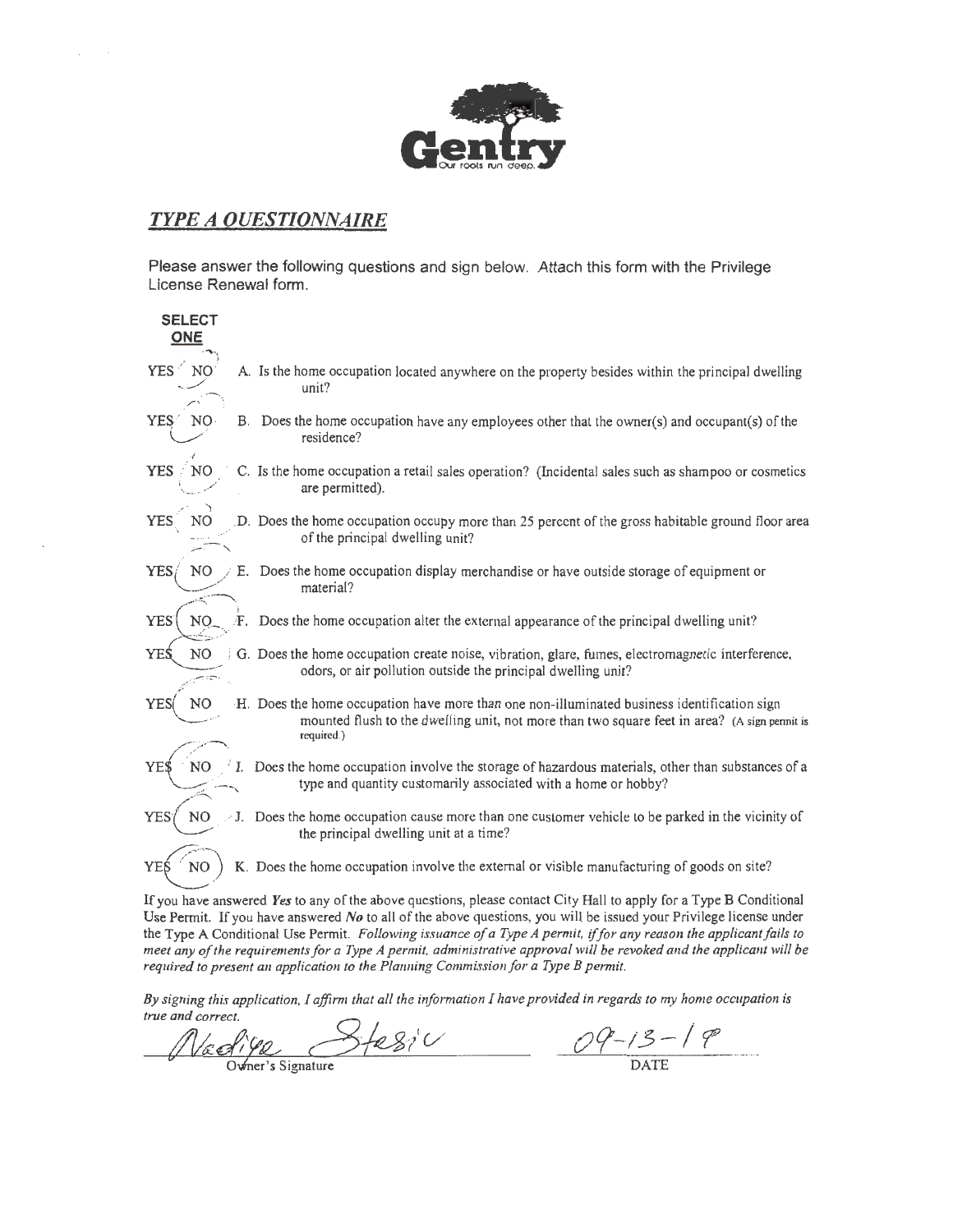

| NAME: Nediya Stasiv       |                                  |  |
|---------------------------|----------------------------------|--|
| <b>BUSINESS NAME:</b>     |                                  |  |
|                           | PHYSICAL ADDRESS: 403 Wilson du. |  |
|                           |                                  |  |
|                           | OWNERS SIGNATURE: Nediya Stesiv  |  |
| RESIDENTIAL ZONE: $R - 1$ | FEE PAID: $885$                  |  |

TYPE B - Type B home occupations are those occupations that do not meet one or more of the requirements of a Type A home occupation and/or by their nature, have characteristics that may not be suitable for a residential structure or area. Type B home occupations must be approved by the Planning Commission through the Conditional Use procedure. However, Type B home occupations must meet the following requirements to be considered for a conditional use permit (see page 2 for permitted & prohibited home occupations):

| a. Traffic generated by the proposed use must not negatively impact the safety, ambiance<br>and characteristics of the residential neighborhood.                     |
|----------------------------------------------------------------------------------------------------------------------------------------------------------------------|
| b. The home occupation does not create noise, vibration, glare, fumes, electromagnetic<br>interference, odors, or air pollution outside the principal dwelling unit. |
| c. The home occupation is not primarily a retail sales operation. (Incidental sales such as<br>shampoo or cosmetics are permitted).                                  |

- d. The home occupation does not involve the storage of hazardous materials, other than substances of a type and quantity customarily associated with a home or hobby.
- e. If the home occupation employs any person not a resident of the home, such nonresident employee shall not be permitted to park at the residence during business hours.

**APPLICATION APPROVED- WITH THE FOLLOWING STIPULATIONS:** 

| <b>APPLICATION APPROVED - WITHOUT STIPULATIONS:</b> | DATE: |
|-----------------------------------------------------|-------|

Occupations List on back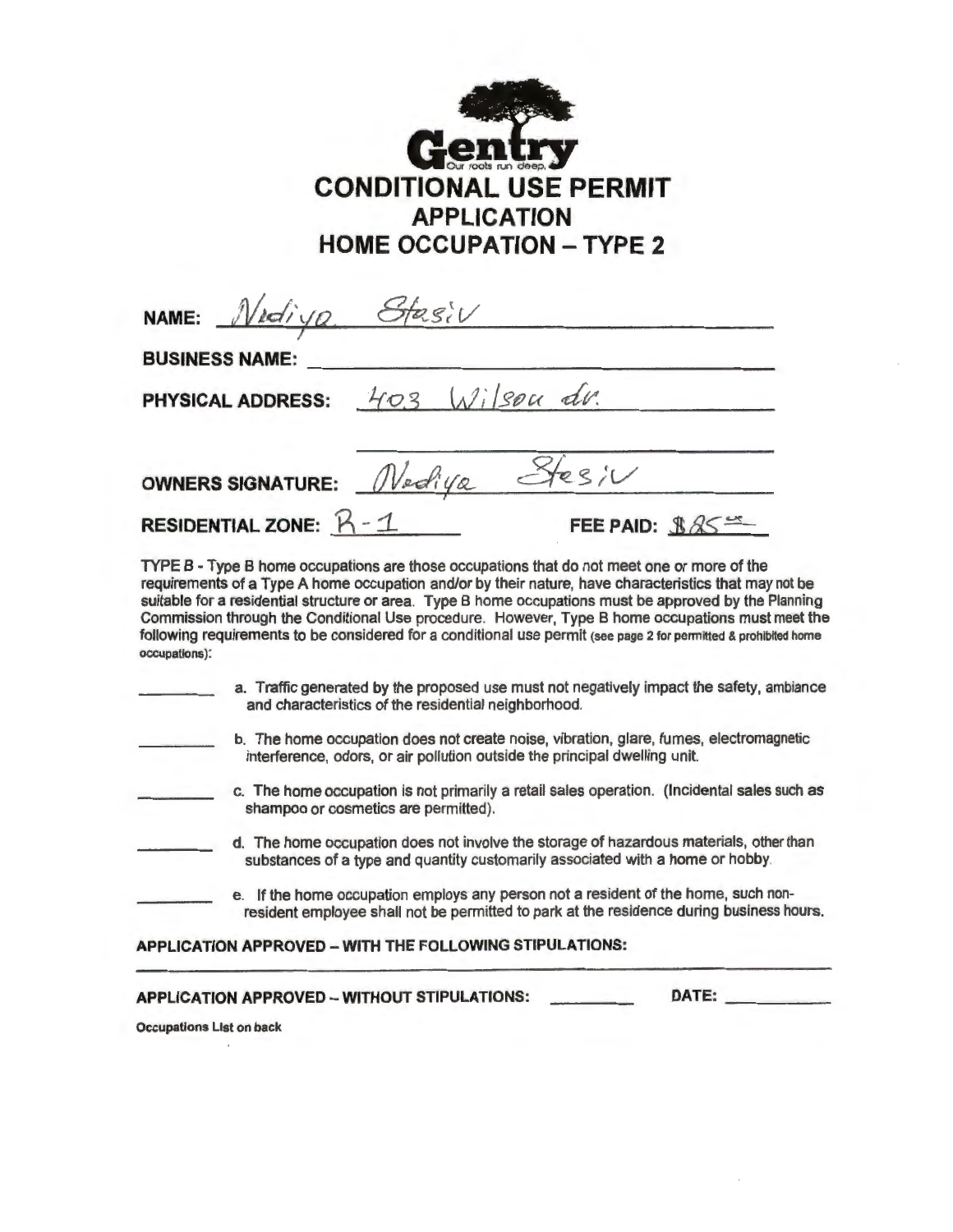### **Jenny Trout**

| From:               | Jillian Ramoly < Jillian.Ramoly@bentoncountyar.gov>            |
|---------------------|----------------------------------------------------------------|
| Sent:               | Wednesday, November 6, 2019 2:15 PM                            |
| To:                 | Jay W. Frasier; Jeremiah M. Thompson; Josh Beam; Steve Trogdon |
| Cc:                 | Judi Frigon; Kristan Sattler; Mark Smithson                    |
| Subject:            | Road Petition off of Taylor Orchard Rd                         |
| <b>Attachments:</b> | TAYLOR ORCHARD DRIVEWAY ROAD CREATION PETITION 11-6-2019.pdf   |

All,

Attached is a road petition to turn a current driveway off of Taylor Orchard Rd into a county-maintained road. The driveway in question is 2000 ft S of the city limits of Gentry, beginning at parcel 18-13782-002 and running the length of the platted easement as indicated by parcel 18-13782-009.

Our office has no issue with the 1<sup>st</sup> name choice of Hunters Crossing or the 3<sup>rd</sup> name choice of Grapevine Ln.

All property owners that would be affected by this road change have signed the petition at this time.

#### Mark,

This is in the planning district of Gentry. Please let us know if there is anything the city would like to recommend on this.

Please let us know if you have any questions or concerns!

*Jillian Ramoly GIS Analyst Benton County 9-1-1 Administration* 

215 E Central Ave #12 Bentonville, AR 72 712 Phone {479}271-1085 Fax {479}271 -1097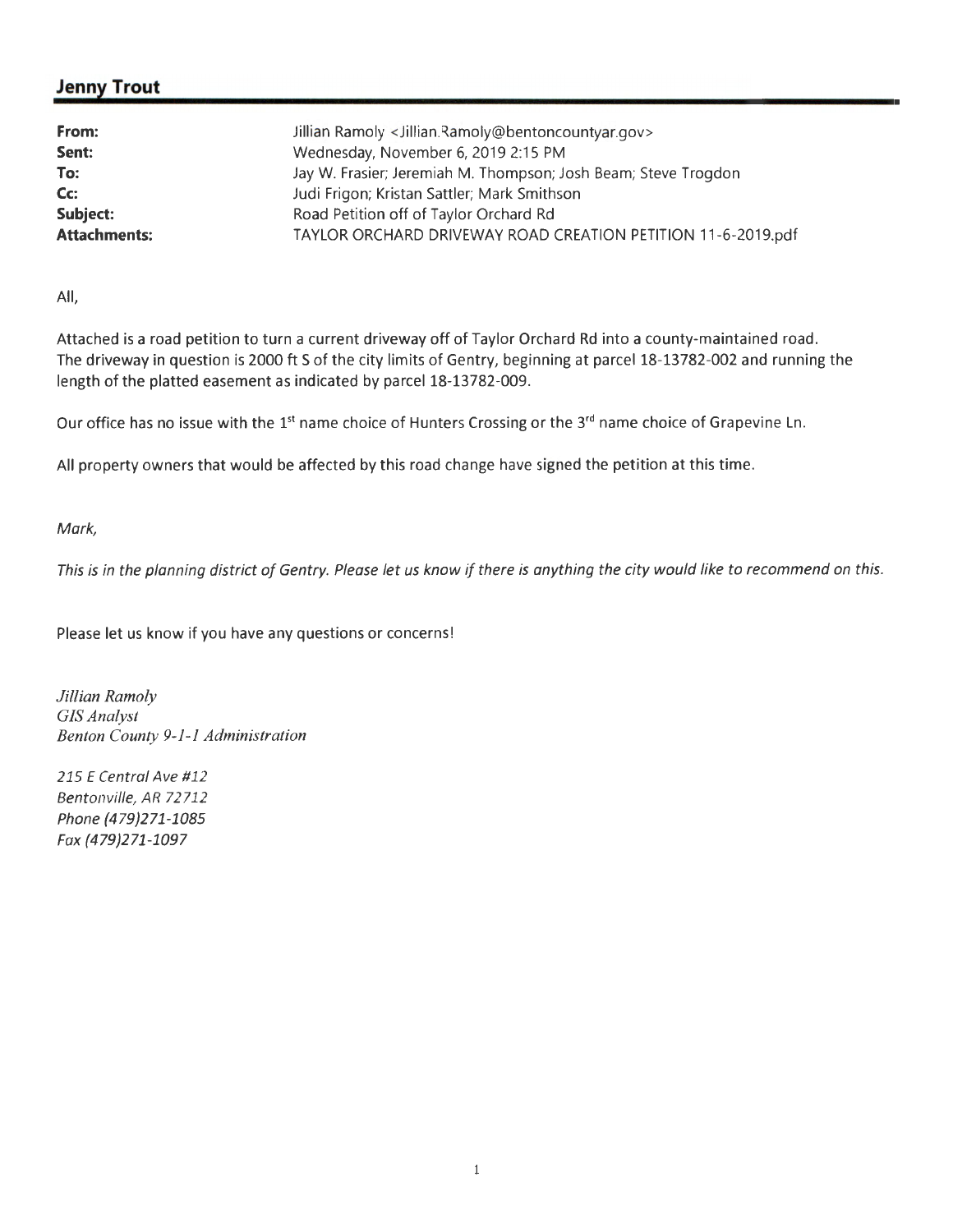# **PETITION FOR COUNTY ROAD MAINTENANCE**

We are asking for county maintenance to be granted on dirt "road" servicing the parcels located on Taylor Orchard Rd in Gentry. The "access road" (aka easement owned by Mr Ranalli) on Taylor Orchard Road is in DESPERATE need of maintenance. Mr. Ranalli has told us he is willing to deed the easement over to whomever and however need be, so it can receive proper maintenance to all its property owners. Thank you for your willingness to consider our

request.  $C_{\ell}/\ell$ nandla  $P.0YS$ Al Bac

Mentagree disagree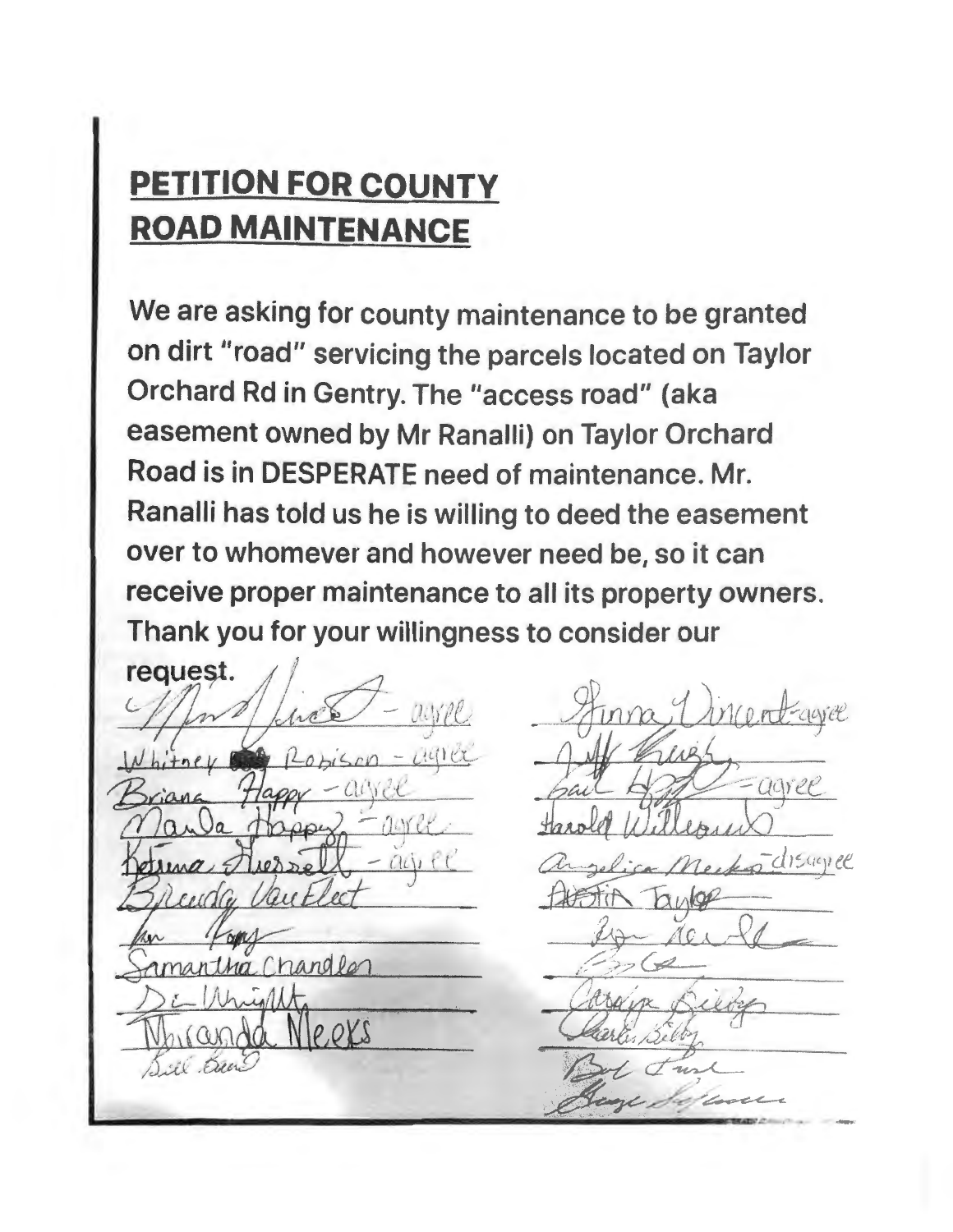$Page 1 8$ \* Read Petition \* List of all properties tourning-Parrels...  $H_{0}P_{1} - 18-13182-\omega$ Gressett (Morgan) 18-13782-000 Meeks - 18-13182-008 Timms - 18-13782-004  $Seyer - 18-13782-003$ Wilson-18-13782-001 Garcia - 18-13782-002

All property owners have signed. Some were on one page, but others on letters that were muled. Thank You, Last page is a retter from FireChief Shinza Uniced agking for our road  $479 - 524 - 121$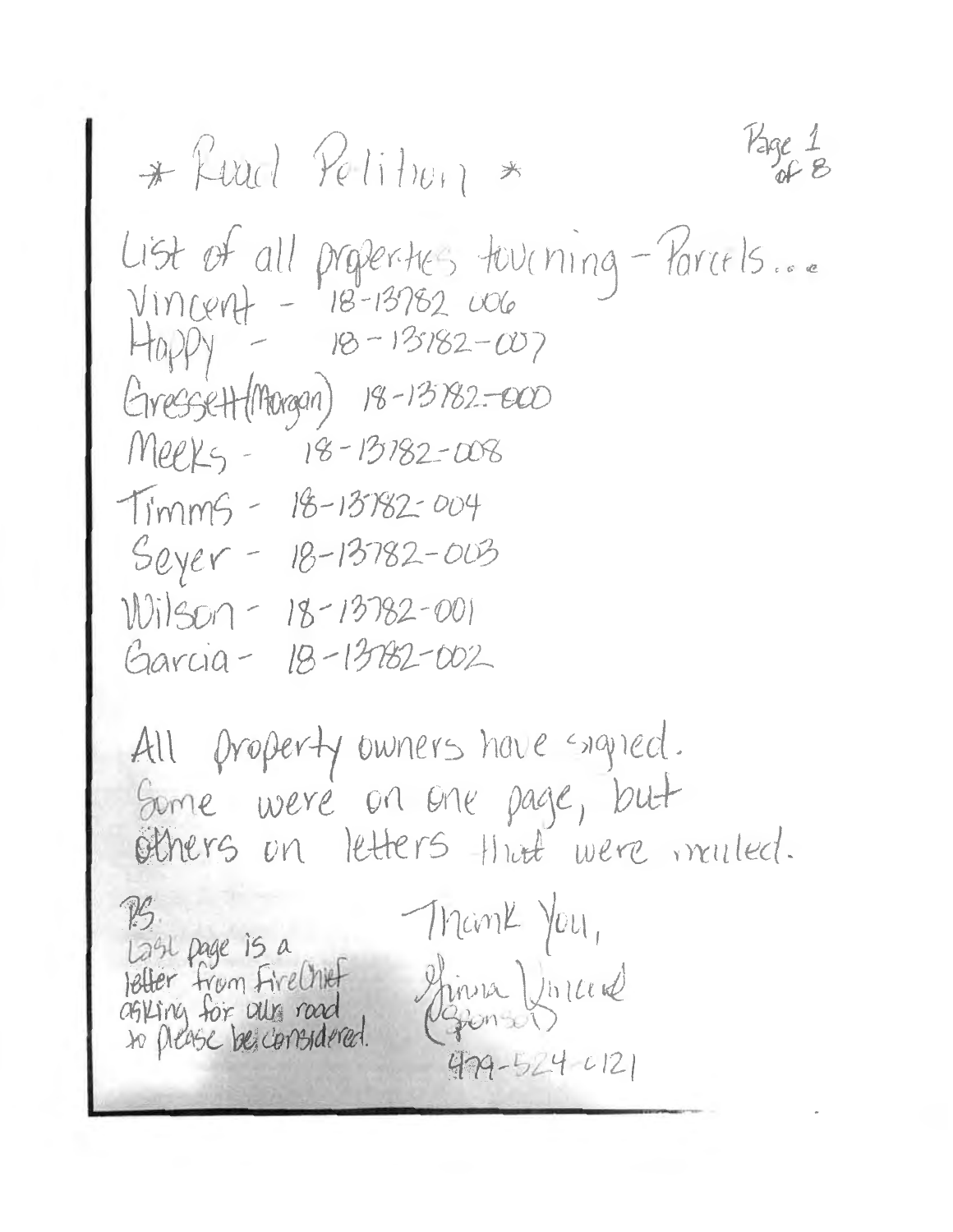

#### **BENTON COUNTY SAMPLE PETITION FOR NEW COUNTY ROAD**

Date

We the undersigned would like to create a new public-access road in Benton County. We would like to name this road one of the following three choices of panys in order of preference. (100% of landowners

must sign, 80% must agree)  $\frac{1}{2}$  $AR72.34$  $12071$  $1.61$ Name, address and phone number of main contact person (sponsor for petition)  $479.524.0121$ All property owners adjacent to road (Use an additional sheet of paper if needed - only 1 must be notarized) **NAME AGREE/DISAGREE** DATE **ADDRESS PHONE** SUBSCRIBED AND SWORN to before me this I swear or affirm that the above signatures are 6th day of Sectionher 2011 the signatures of landowners who own property on the road that the request for a road  $6000...$ name or road name change is being made and that the information provided is true and Notary Public correct to the best of my knowledge. **CTARY** 11-01-2027 MMir LYLLC My commission expires: Signature of Sponsor for Petition Date:  $|| \tfrac{1}{\epsilon} || \tfrac{1}{\epsilon}$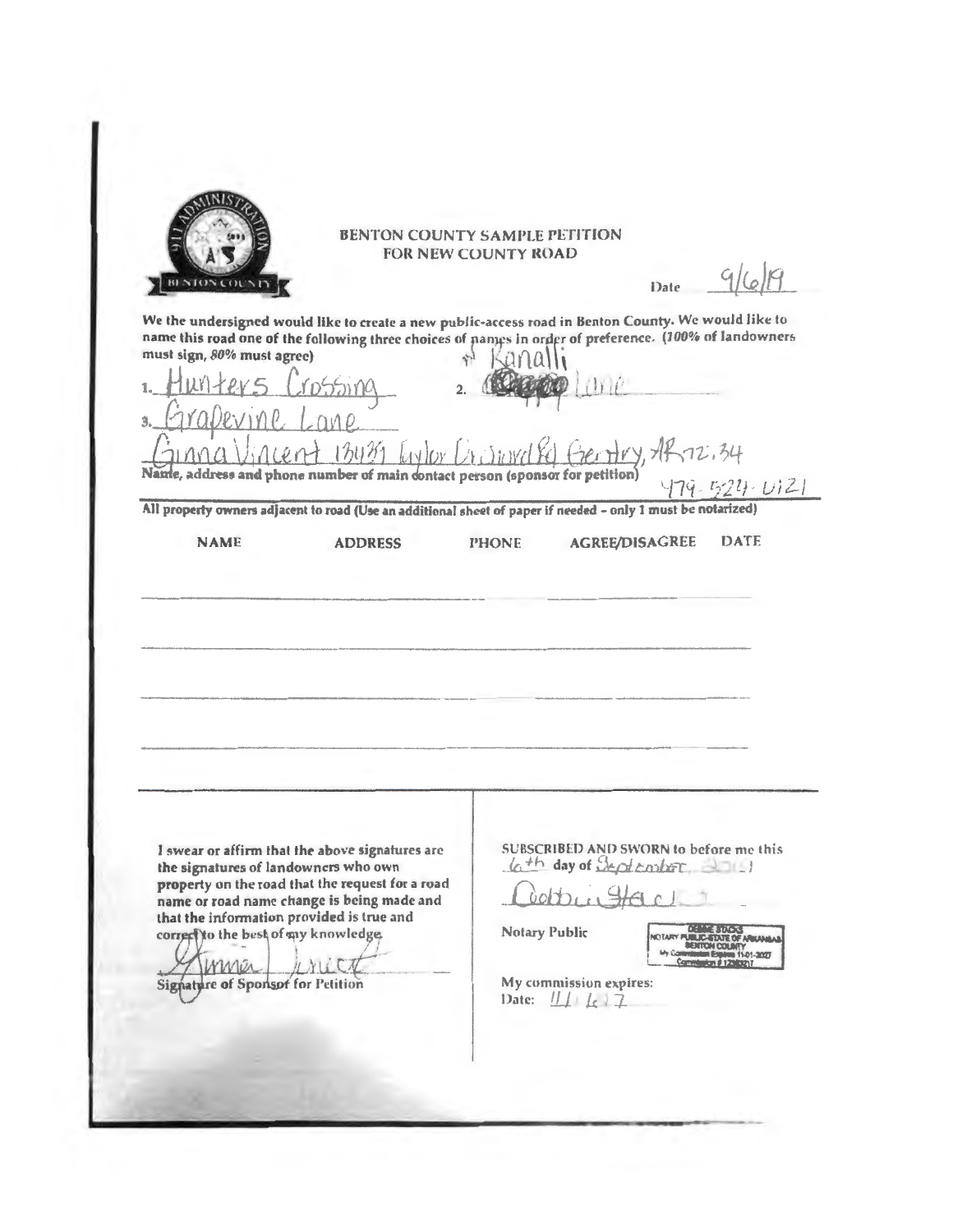Linsey Wilson 13539 Taylor Orchard Rd. Gentry, AR 72734

Signature of land owner Linery Wilson

Circle one: Agree or disagree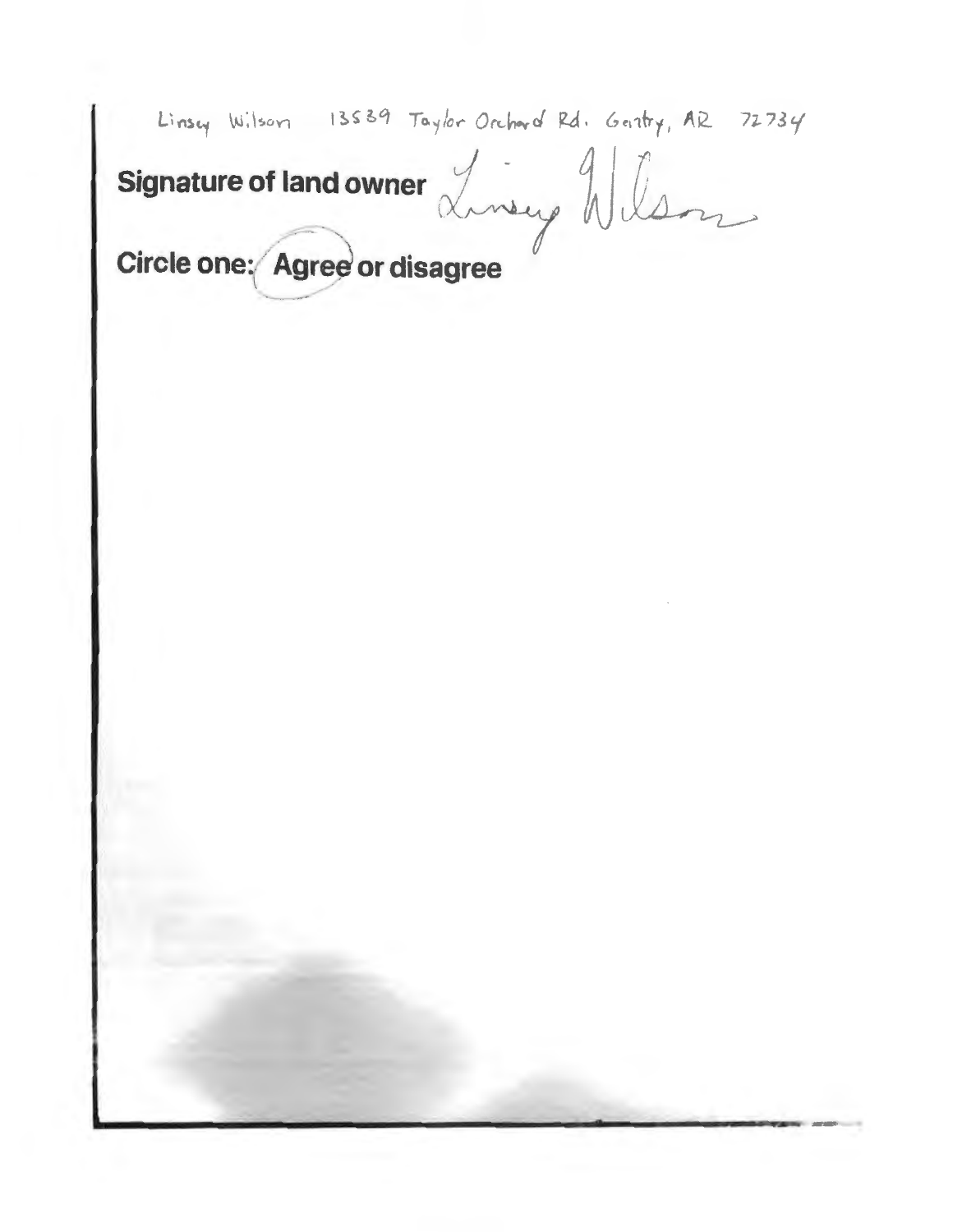Please sign and return as soon as possible.

Much appreciated,

**Ginna Vincent** 

Signature of land owner

Circle one: Agree or disagree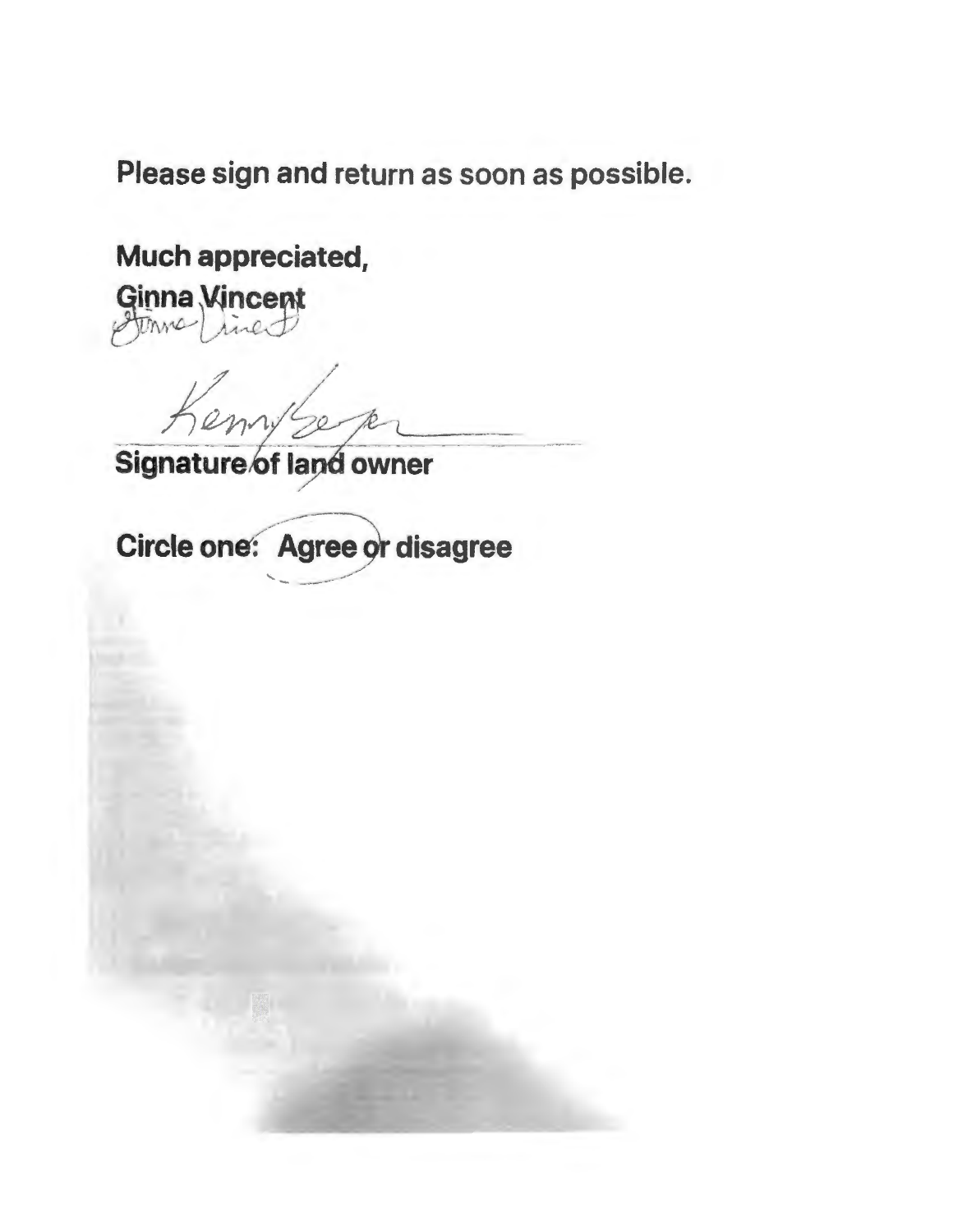Please sign and return as soon as possible.

# Much appreciated, Ginna Vincent

Derek Timms 09/09/19

Signature of land owner Derek Timms

# Circle one: Agree or disagree

I hank-you for put tizza this together Ginna.  $TFT$  can be dony further assistance my  $m$  where  $\frac{1}{5}$  701-400-2576. II,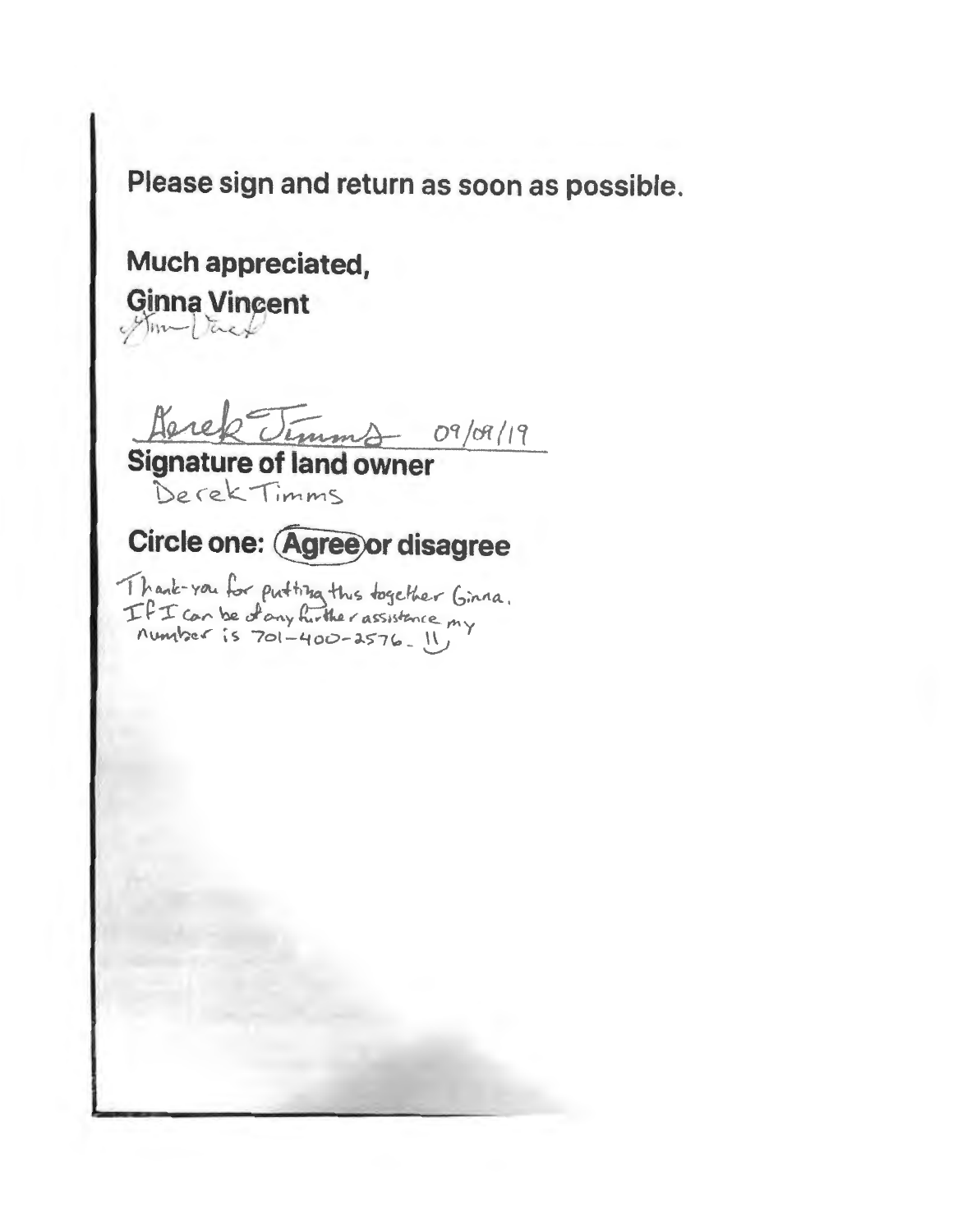# **Road petition**

I,  $\frac{1}{\sqrt{2}}$  , have been notified there is a road petition for the easement that my property attaches to in front of my home. I understand if it's accepted that my address could potentially be changed.

By signing, I am stating I am in favor of this.

Consider my vote as being in agreement for a road name change if that's what's necessary to get county maintenance on our road.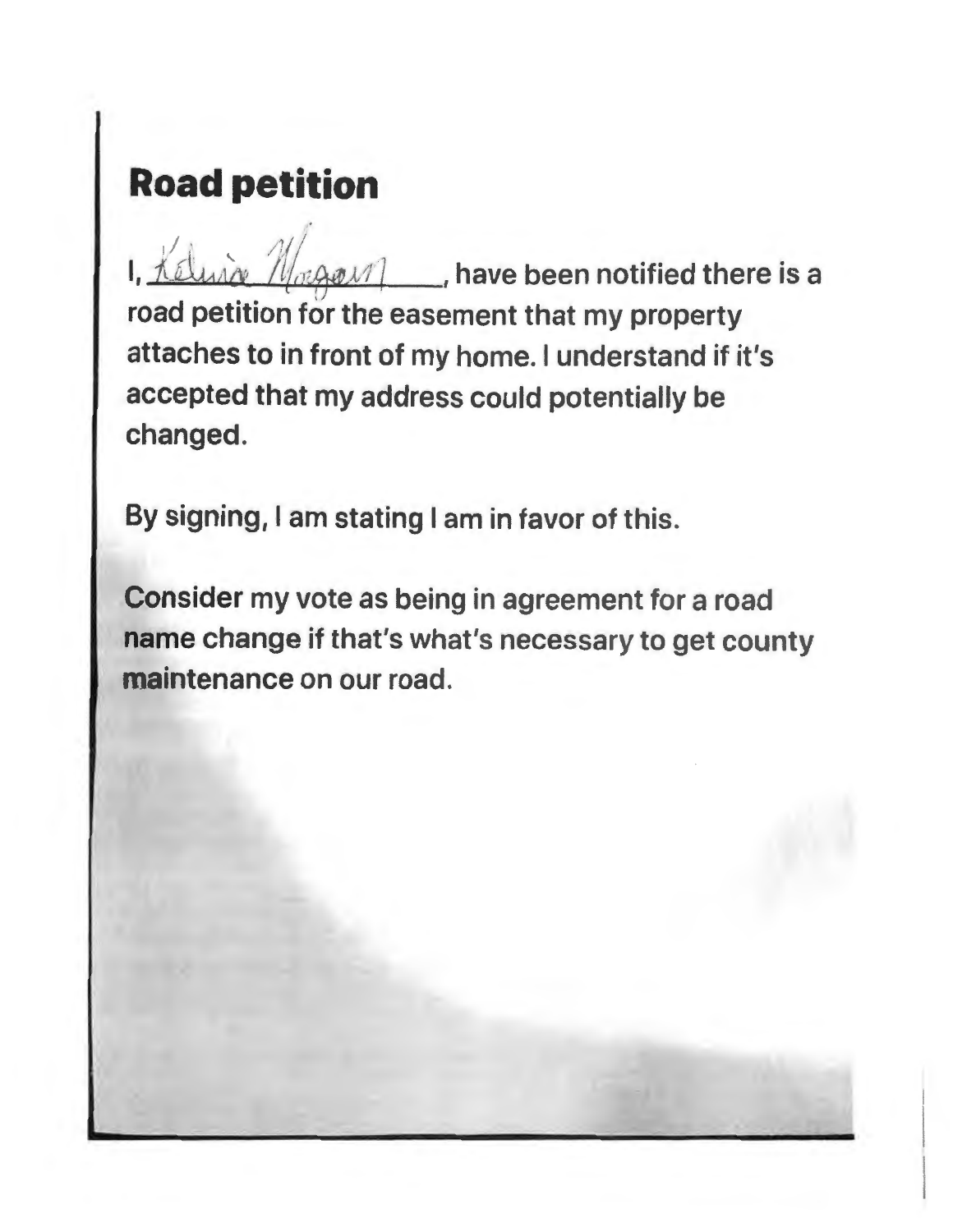# **Road petition**

I, *flowere <i>I* like *left* and **left** and **comparished** there is a road petition for the easement that my property attaches to in front of my home. I understand if it's accepted that my address could potentially be changed.

By signing, I am stating I am in favor of this.

Consider my vote as being in agreement for a road name change if that's what's necessary to get county maintenance on our road.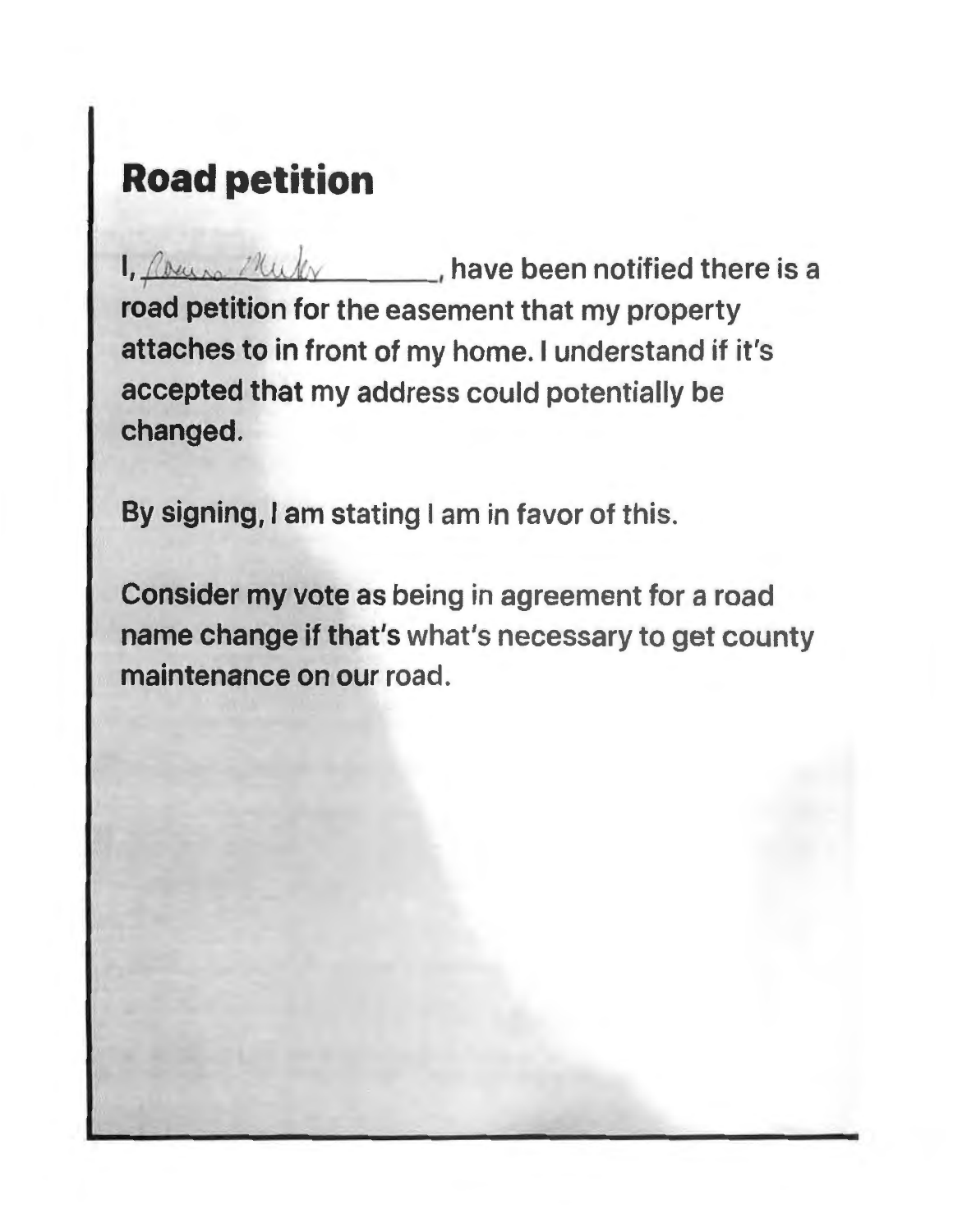If has come in my attention that the applies three must was once in the process of the pricounty road but more completed the process for research unertown to me. This Road is currently a Dead End road (and and is also not maintained and depending on the weather texturned remstrikut to travel. This Road will consec of a other couples and himsel and is new official to the in Emergencies for SUP. Fire and EME article rayin responded by the it has times plan the vestic butto the Addresses for thirse properties an outleting of in Taylor Orchard Anadi arthi 43 Mail power central out on Taylor Orchard and not close hit the resulter in-

For the above reasons I believe it to be in the interest of Semior Equation to contact mannia that in least a Blue sign road and designative in the case of and street and made market and his material it safer and better time the in idence of the area.

Sincerely, Fire Chief

Vester Cri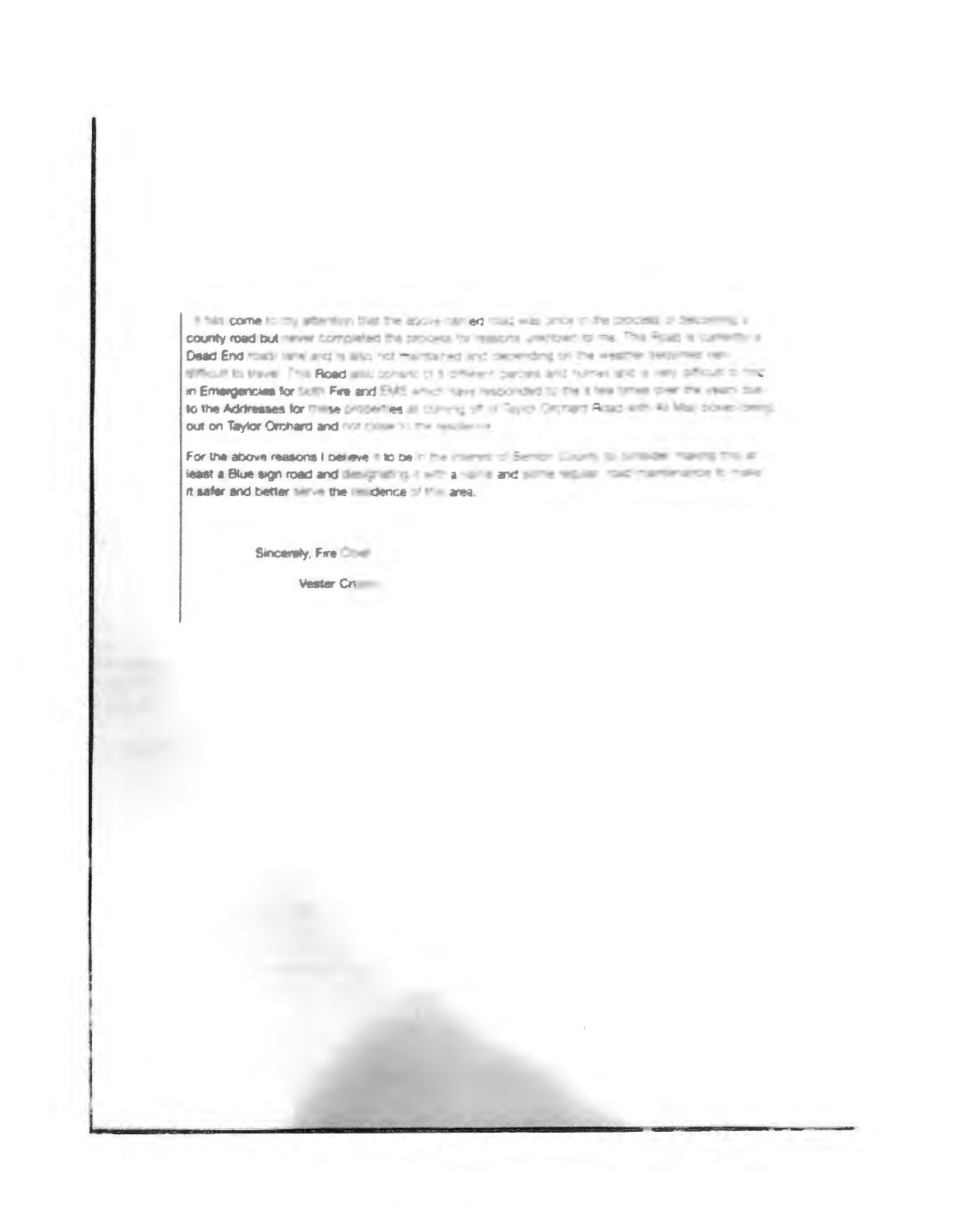I'm one of your neighbors, who is acting as "sponsor" with the county, to propose our road receive county maintenance.

I'm required to get signatures of landowners adjoining the road that adjoins your property on Taylor Orchard road in Gentry.

Thank you for your signature, that is confirmation that you are aware of our efforts. You have the option to agree or disagree by circling one. I've enclosed a self addressed, stamped envelope for your convenience. Please return as soon as possible.

Much appreciated, Ginna Vincent 479-524 ()

- part of Signature of land owner

Gircle one: Agree or disagree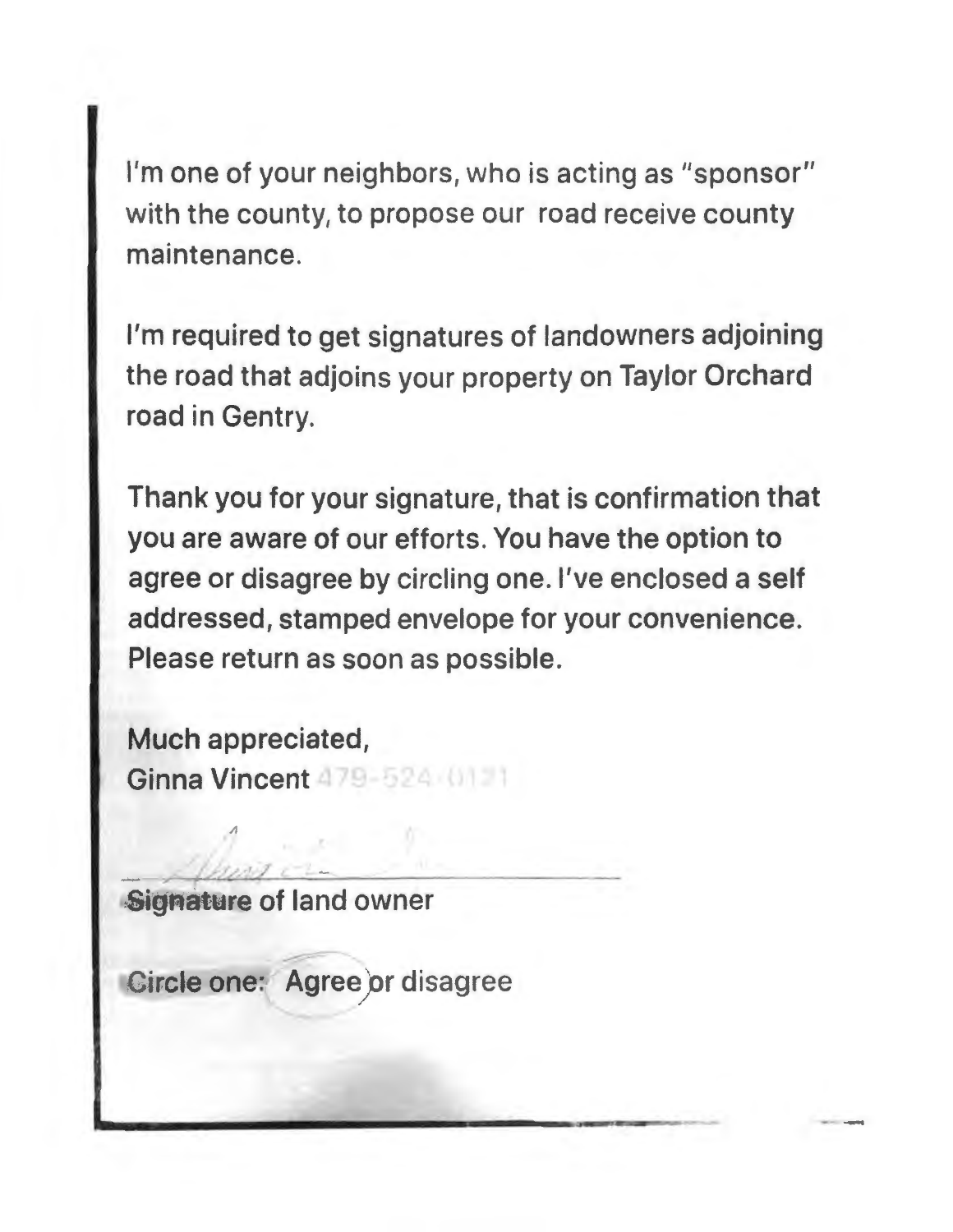

| レーサル Seleion へんこう コースカー | š | containing the common<br><b>The figures of the figure 2</b> | <br>● Sunnit State All Sunnit (All State) → Hotel All State State State State State State State State St | $\frac{1}{2}$ and $\frac{1}{2}$ and $\frac{1}{2}$ and $\frac{1}{2}$ and $\frac{1}{2}$ and $\frac{1}{2}$ and $\frac{1}{2}$ and $\frac{1}{2}$ and $\frac{1}{2}$ and $\frac{1}{2}$ and $\frac{1}{2}$ and $\frac{1}{2}$ and $\frac{1}{2}$ and $\frac{1}{2}$ and $\frac{1}{2}$ and $\frac{1}{2}$ a |
|-------------------------|---|-------------------------------------------------------------|----------------------------------------------------------------------------------------------------------|-----------------------------------------------------------------------------------------------------------------------------------------------------------------------------------------------------------------------------------------------------------------------------------------------|
|                         |   |                                                             |                                                                                                          |                                                                                                                                                                                                                                                                                               |
|                         |   |                                                             |                                                                                                          |                                                                                                                                                                                                                                                                                               |
|                         |   |                                                             |                                                                                                          |                                                                                                                                                                                                                                                                                               |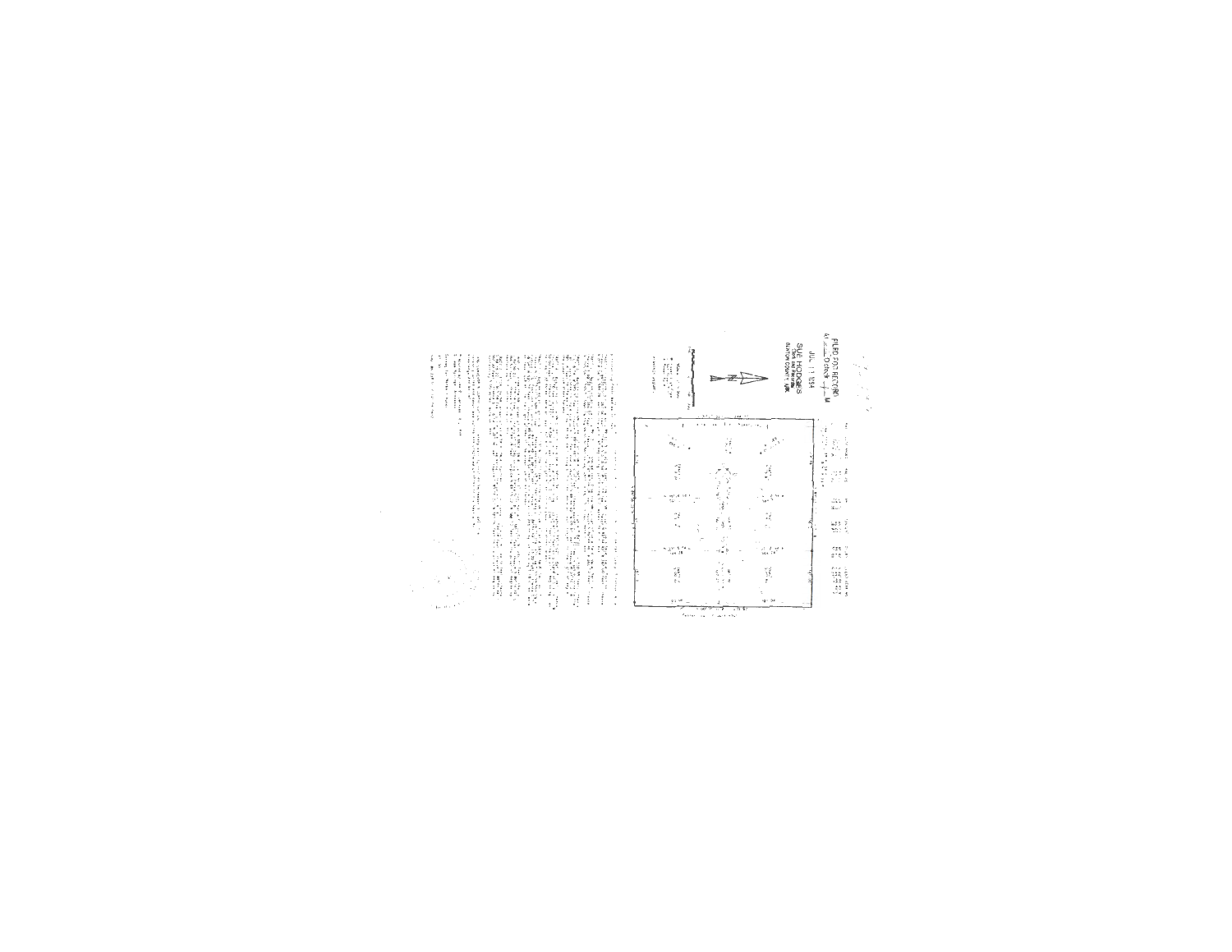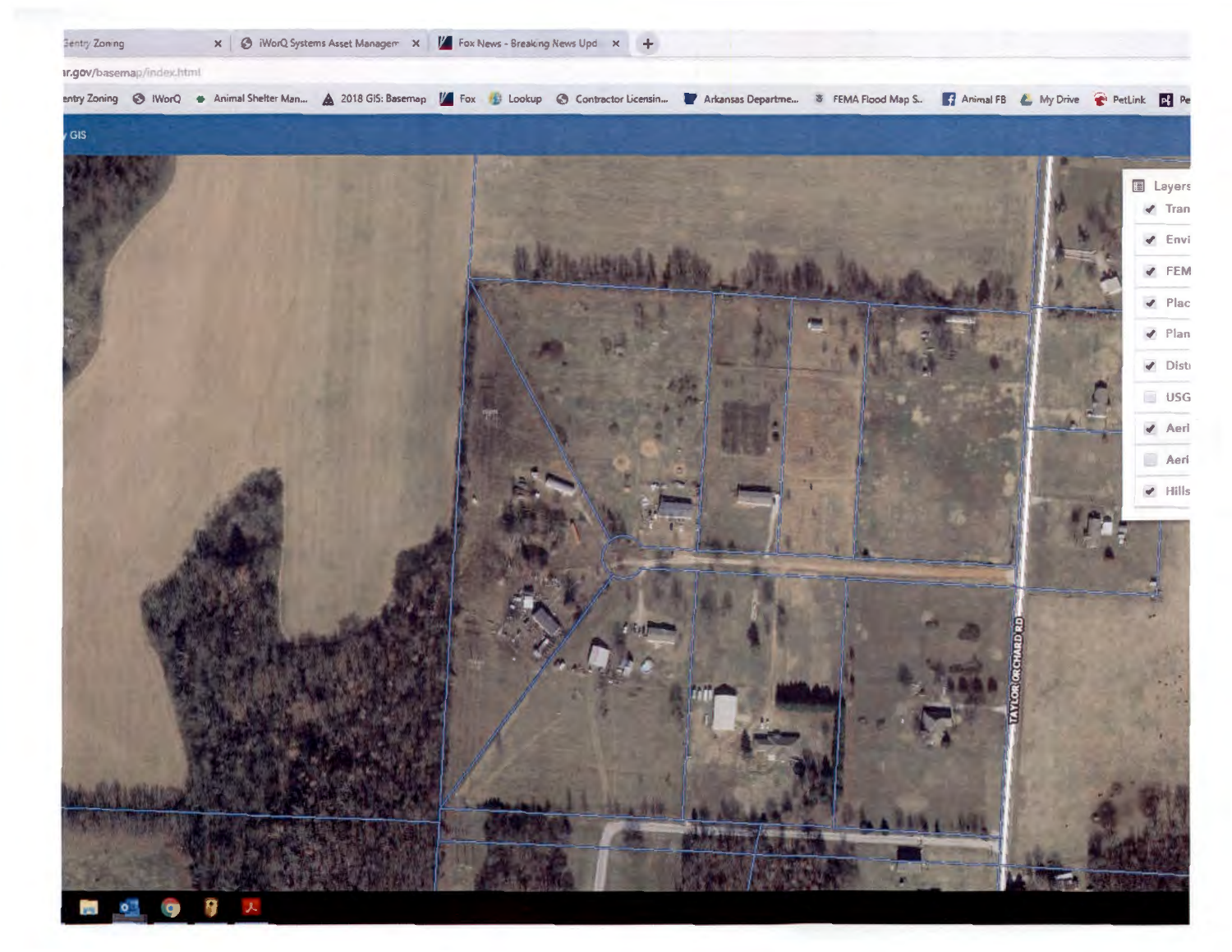#### **WATERLINE EASEMENT**

KNOW ALLMENBYTHESEPRESENTS, that the undersigned, Norbert Ranalli and Judith Ann Ranalli, husband and wife (hereinafter "Grantor"), for One Dollar (\$1.00) and other good and valuable consideration, the receipt and sufficiency of which is hereby acknowledged, do hereby grant, bargain, sell and convey unto the City of Gentry, Arkansas (hereinafter "Grantee") and unto Grantee's successors and assigns forever, an easement for a water distribution line under or across the hereinafter described lands, situated in Benton County, State of Arkansas, consisting of a permanent easement 15' in width, together with a construction easement 25' in width, along the private road owned by the undersigned and located in and more particularly described as follows:

Part of the SW1/4 of the SW1/4 of Section 17, Township 18 North, Range 33 West, as owned by Grantors.

Together with the right to ingress and egress over and across such lands for the purpose of laying, repairing, inspecting, maintaining, removing or replacing said water line and the right of exercising all other rights necessary to carry out the purposes for which this easement is created.

And Grantor agrees to warrant and forever defend all and singular the above described easement and rights unto said Grantee, its successors and assigns, against every person whomsoever lawfully claiming or seeking to claim the same or any part thereof.

This Easement is declared to and does inure to the benefit of the public generally, and shall be binding upon the successors in title to the lands herein described or any part thereof, their mortgagees, lessees, heirs, administrators, executors, successors and assigns.

|         |         | IN WITNESS WHEREOF, the undersigned have set their hands and seals this $\frac{19}{100}$ day |  |  |  |
|---------|---------|----------------------------------------------------------------------------------------------|--|--|--|
| of Mond | , 2004. |                                                                                              |  |  |  |

"GRANTOR"

STATE OF ARKANSAS ) ) ss: COUNTY OF BENTON )

Before me, a Notary Public in and for said County and State, on this  $\sqrt{9}$  day of **MACL**, 2004, personally appeared Norbert Ranalli and Judith Ann Ranalli, husband and wife, to me known to be the identical person(s) who executed the within and foregoing instrument and acknowledged to me that he/she executed the same as his/her free and voluntary act

W:\10080010\1813782009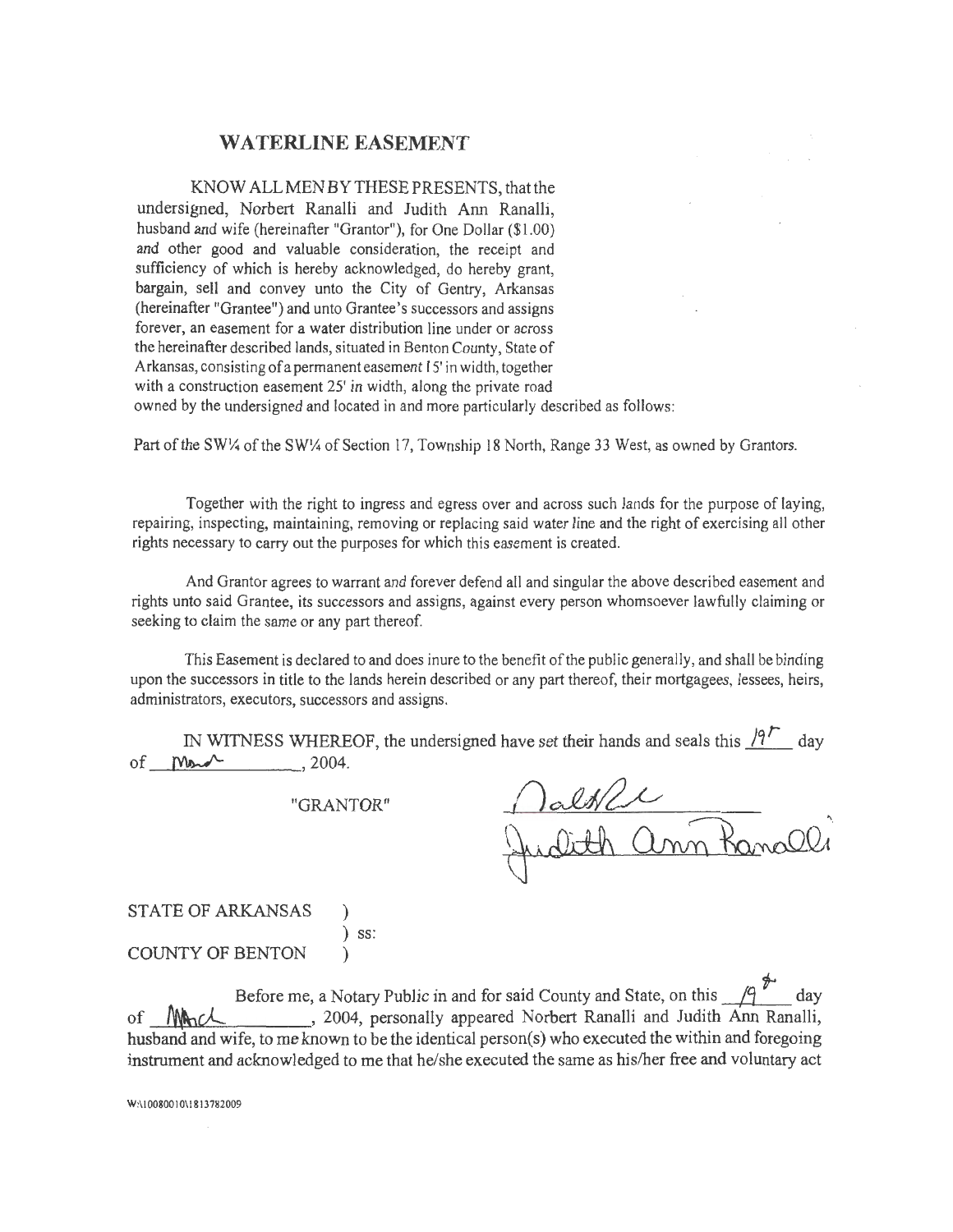and deed for the uses and purposes therein set forth.

Given under my hand and seal of office the day and year last above written.

My Commission Expires:

Notary Public

 $\bar{\omega}$  .

an Sirik<br>Linda (1993)<br>Sirika (1993)

 $\begin{aligned} \mathcal{L}_{\text{max}}^{\text{max}} & = \frac{1}{2} \sum_{i=1}^{2} \left( \frac{1}{2} \sum_{j=1}^{2} \left( \frac{1}{2} \right)^2 \right)^2 \left( \frac{1}{2} \right)^2 \\ & = \frac{1}{2} \sum_{i=1}^{2} \left( \frac{1}{2} \sum_{j=1}^{2} \left( \frac{1}{2} \right)^2 \right)^2 \left( \frac{1}{2} \right)^2 \\ & = \frac{1}{2} \sum_{j=1}^{2} \left( \frac{1}{2} \sum_{j=1}^{2} \left( \frac{1}{2} \right)^2 \$ 

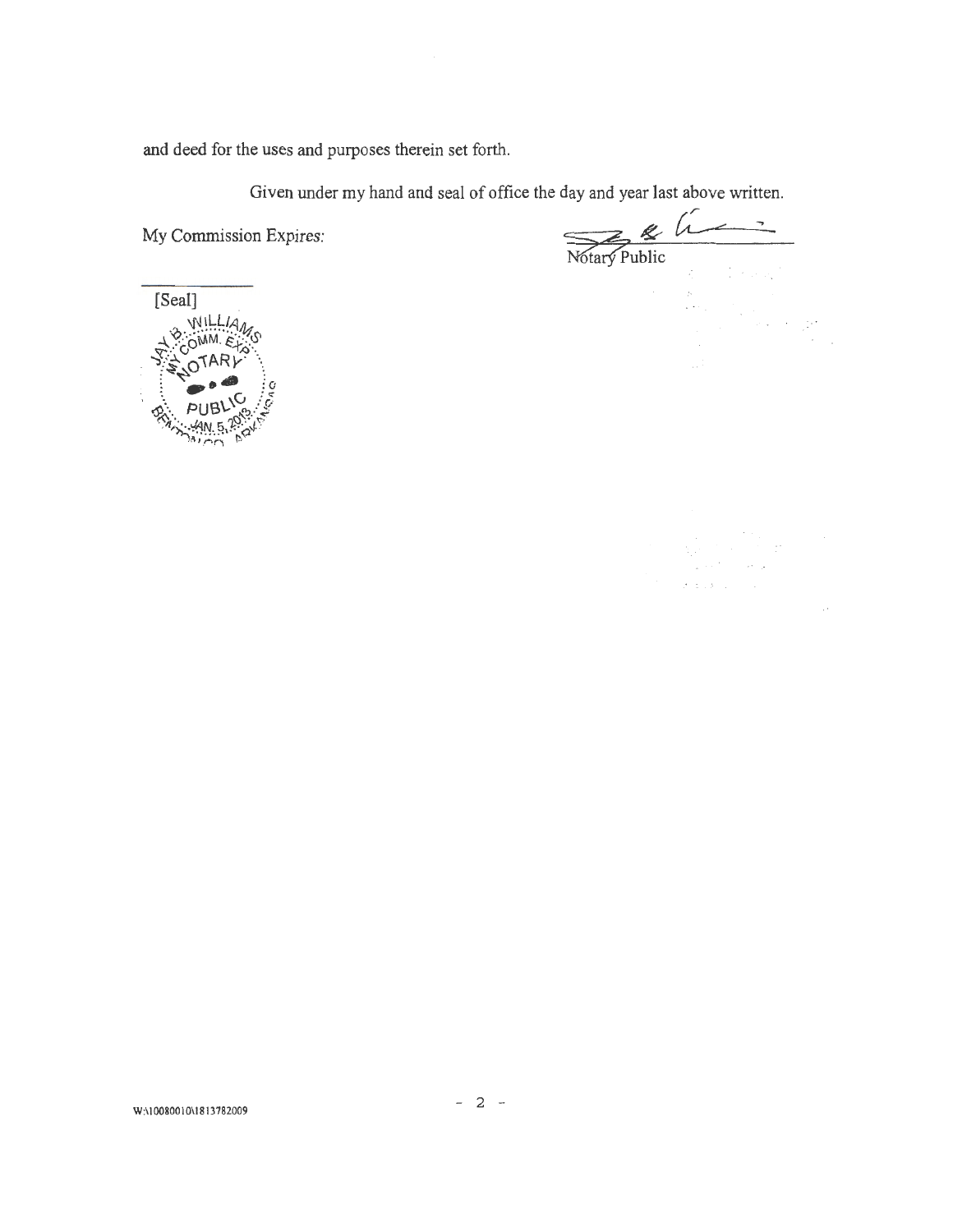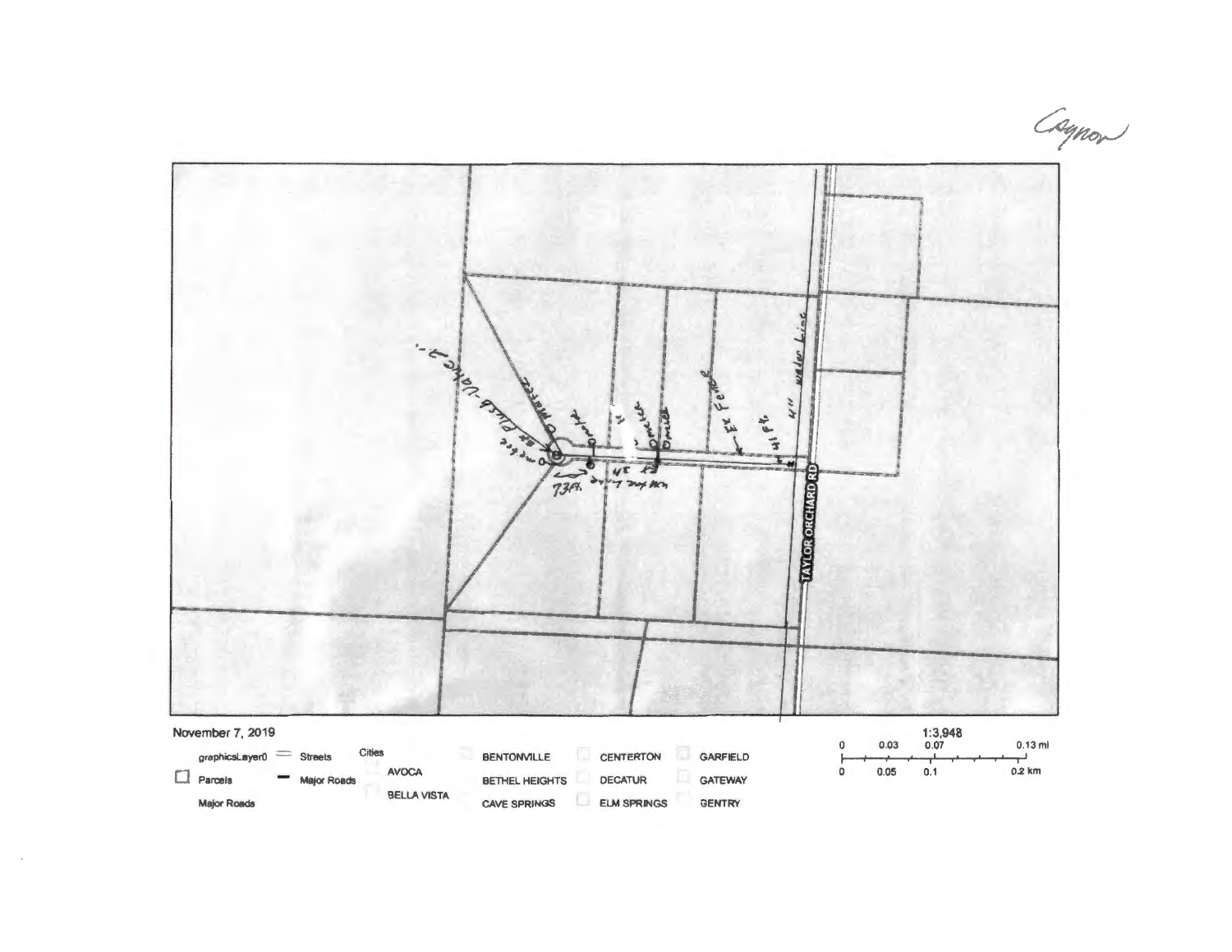### CITY OF GENTRY

### SUBDIVISION CHECKLIST

#### **FINAL PLAT**

| <b>SUBDIVISION NAME</b>     | <b>OWNERS NAME</b>    | <b>DATE SUBMITTED</b>                           |
|-----------------------------|-----------------------|-------------------------------------------------|
| Grand Estates Phase 1       | Grand Estate, LLC     | November 11, 2019                               |
| <b>STREET ADDRESS</b>       | <b>OWNERS ADDRESS</b> | DATE PRELIMINARY<br><b>PLAT COMPLETED &amp;</b> |
| 1300 - 1600 Block W Main St | 400 Peach Orchard Rd  | <b>ACCEPTED</b>                                 |
|                             | Bentonville, AR 72712 | April 19, 2018                                  |

After approval of the preliminary plat and the installation of improvements as hereinafter specified, the subdivider shall submit to the Planning Commission an application, and an original, and 6 copies of the final plat for final approval together with certificates and other supporting information. Such submission shall be made at least 10 days prior to the meeting at which consideration is requested.

A PLAT WILL NOT BE PLACED ON THE Planning Commission's meeting agenda unless it includes all the required items of the review stage involved. The Commission official conducting the review will initial the box for EACH item when the item is found acceptable by the Commission. Note: All items arc to be completed except items 6 & 7 of the Supporting Data section before Final Plat is approved by the Planning Commission.

| <b>REVIEW STAGE</b><br><b>FINAL</b> | <b>REQUIRED ITEMS</b>                                                                                                                                                   |
|-------------------------------------|-------------------------------------------------------------------------------------------------------------------------------------------------------------------------|
|                                     | All required items listed below shall be included.<br>Name of Subdivision<br>$\mathbf{1}$                                                                               |
|                                     | Boundaries of subdivision with written legal description of the property<br>2.                                                                                          |
|                                     | Names, addresses & telephone number of the owner, developer, surveyor and engineer<br>3.                                                                                |
|                                     | Acreage in subdivision tract<br>4                                                                                                                                       |
|                                     | Scale of plat shall be one inch equals 200 feet, one inch equals 100 feet, or one inch equals 50 feet<br>5.<br>depending upon the size of the property.                 |
|                                     | Date, north arrow and graphic scale<br>6.                                                                                                                               |
|                                     | Location and names of all streets, highways, alleys, parks or public uses, if any, to be dedicated.<br>7.                                                               |
|                                     | 8. Location of all streets, utility easements and areas for public uses, if any, to be dedicated and the location<br>and description of all monuments.                  |
|                                     | Front building setback lines, with dimensions.<br>9.                                                                                                                    |
|                                     | 10. Dimensions and number of all lots and the number or letter of all blocks within the proposed subdivision.                                                           |
|                                     | 11. Bearing in degrees and minutes of all lots, blocks or street lines which are not at 90 degree angles.                                                               |
|                                     | 12. Copy of restrictive covenants.                                                                                                                                      |
|                                     | 13. Street curvature characteristics.                                                                                                                                   |
|                                     | 14. The required drainage report received & certified                                                                                                                   |
|                                     | Engineering certification with respect to the adequacy and suitability of the new & existing utilities to<br>15.<br>service the subdivision $-$ must be signed & dated. |

| <b>SUPPORTING DATA</b>                                                                                                            |
|-----------------------------------------------------------------------------------------------------------------------------------|
| 1. Certificate of ownership and dedication – signed & dated                                                                       |
| 2. Certificate of accuracy (by an) engineer or surveyor - signed & dated                                                          |
| 3. Certificate of approval of water & sewer system by the State Health Dept. and/or City water<br>superintendent - signed & dated |
| 4. Certificate of approval of street and utilities by City official - signed & dated                                              |
| 5. Certificate of approval of building setback dimensions by City building inspector (official) --<br>signed & dated              |
| 6. Certificate of approval for recording by planning commission - signed & dated                                                  |
| 7. Certificate of plat acceptance by City Council and any other pertinent information or date.                                    |